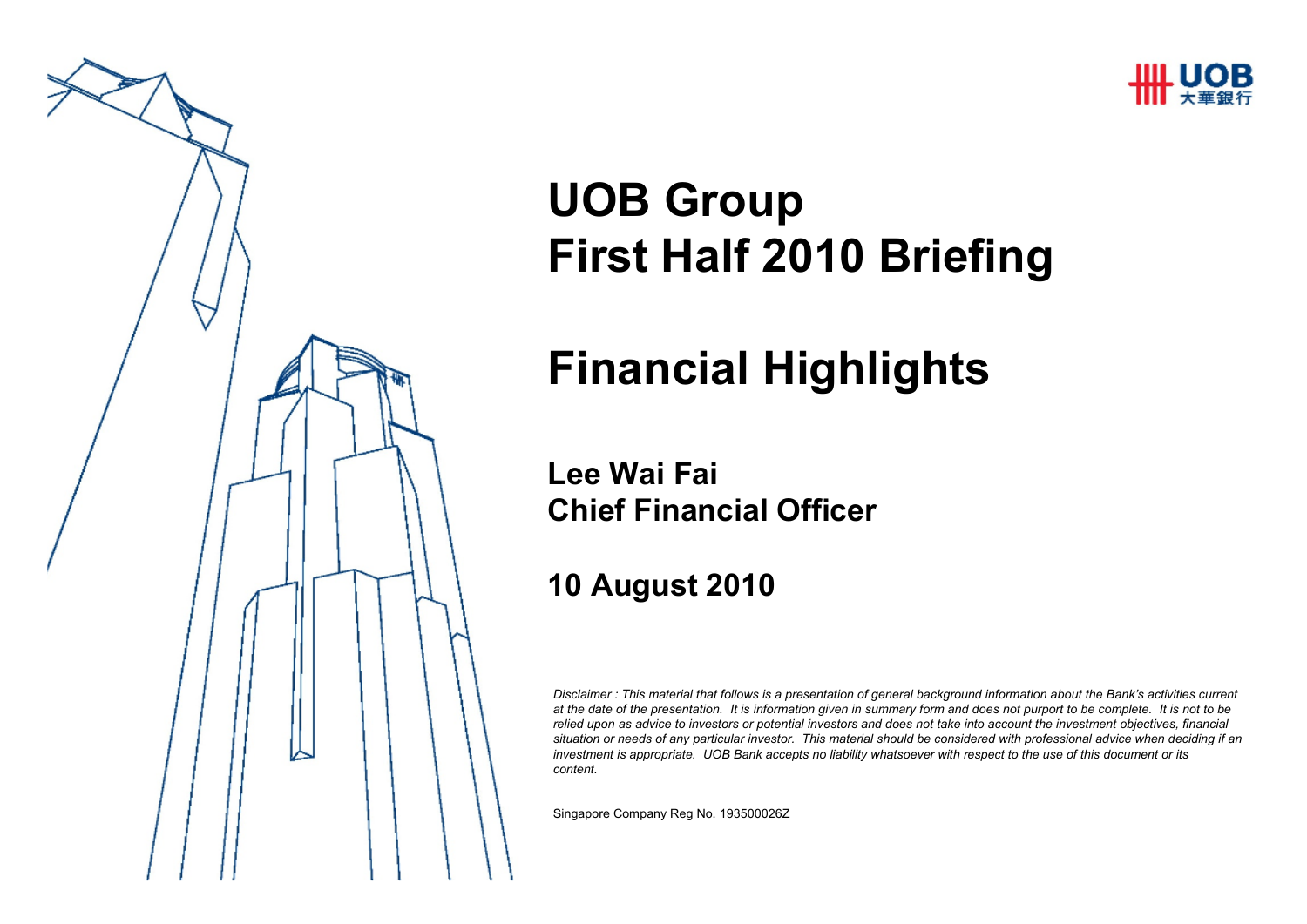#### **HILL UOB First Half Net Profit Increased 48% to \$1.3 billion** $\mathbf{m}$

|                                      | <b>1H10</b>   | <b>1H09</b> | $+ / ( - )$   |
|--------------------------------------|---------------|-------------|---------------|
|                                      | $\mathsf{Sm}$ | \$m\$       | $\frac{9}{6}$ |
| Net interest income                  | 1,784         | 1,857       | (3.9)         |
| Non-interest income                  | 984           | 985         | (0.1)         |
| <b>Total income</b>                  | 2,768         | 2,842       | (2.6)         |
| Less: Total expenses                 | 1,082         | 1,011       | 7.1           |
| <b>Operating profit</b>              | 1,686         | 1,831       | (7.9)         |
| Less: Intangible assets amortised    | 6             | 5           | 12.4          |
| Individual impairment - loans        | 18            | 320         | (94.4)        |
| Individual impairment – other assets | 8             | 27          | (70.0)        |
| Collective impairment                | 134           | 495         | (73.0)        |
| Add: Share of profit of associates   | 73            | 42          | 74.6          |
| Less: Tax & minority interests       | 290           | 146         | 99.3          |
| <b>Net Profit After Tax (NPAT)</b>   | 1,302         | 880         | 48.0          |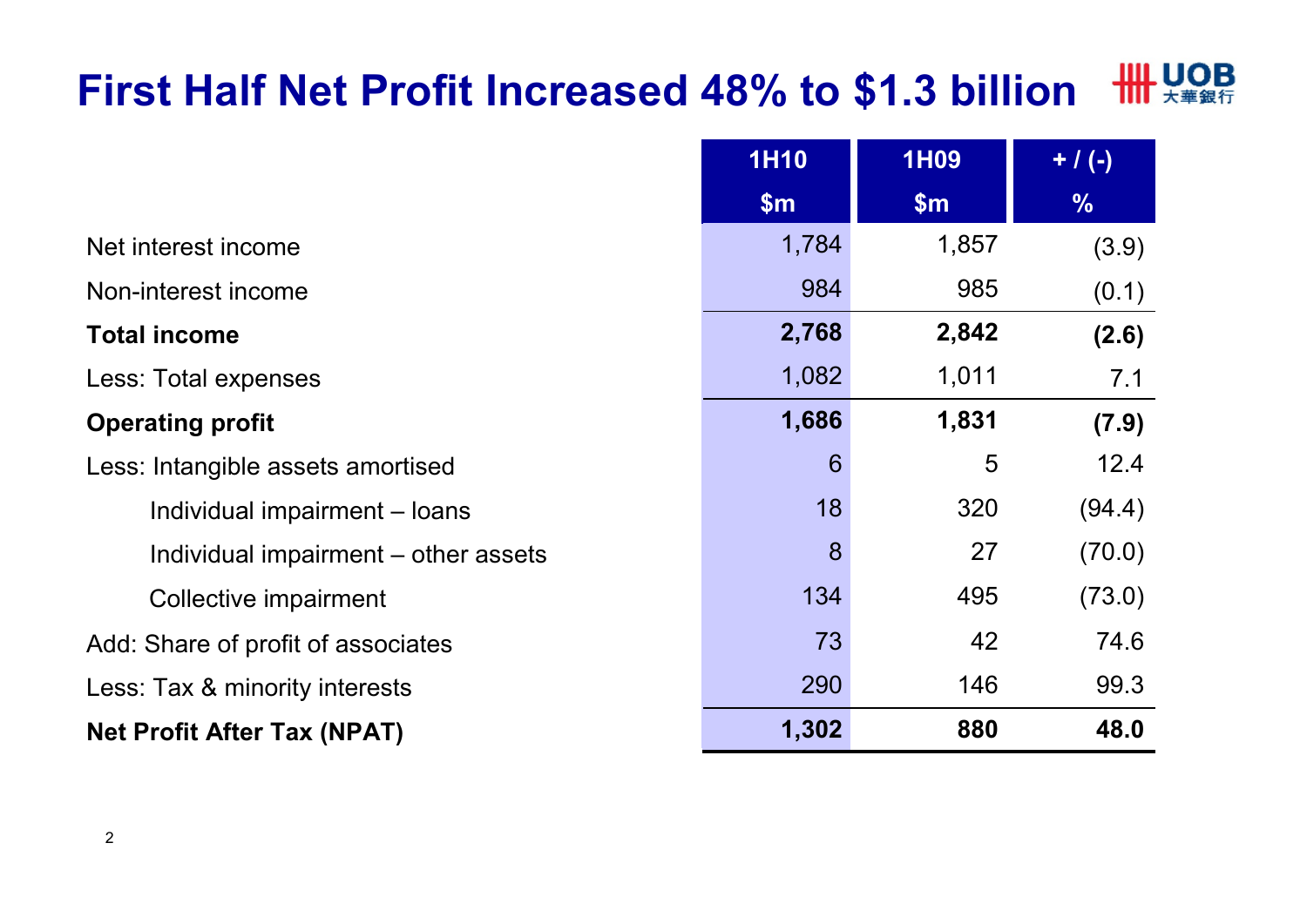# **YoY Profit Rose 27.9%; QoQ Profit Dipped 2.7%**

|                                        | <b>2Q10</b> | <b>1Q10</b> | $+ / (-)$     | <b>2Q09</b> | $+$ / (-)     |
|----------------------------------------|-------------|-------------|---------------|-------------|---------------|
|                                        | \$m\$       | \$m\$       | $\frac{9}{6}$ | \$m\$       | $\frac{9}{6}$ |
| Net interest income                    | 884         | 900         | (1.8)         | 908         | (2.6)         |
| Non-interest income                    | 382         | 602         | (36.6)        | 551         | (30.7)        |
| <b>Total income</b>                    | 1,266       | 1,502       | (15.7)        | 1,458       | (13.2)        |
| Less: Total expenses                   | 540         | 542         | (0.3)         | 520         | 3.8           |
| <b>Operating profit</b>                | 725         | 960         | (24.4)        | 938         | (22.6)        |
| Less: Intangible assets amortised      | 3           | 3           | 0.8           | 3           | 8.8           |
| Individual impairment – loans          | 8           | 10          | (12.1)        | 151         | (94.4)        |
| Individual impairment – other assets   | (14)        | 22          | (2100.0)      | (7)         | (90.9)        |
| Collective impairment                  | 57          | 77          | (25.4)        | 321         | (82.2)        |
| Add: Share of profit of associates     | 48          | 25          | 90.4          | 32          | 50.9          |
| Less: Tax & minority interests         | 117         | 174         | (32.7)        | 32          | >100.0        |
| <b>NPAT</b>                            | 602         | 700         | (14.1)        | 470         | 27.9          |
| <b>NPAT (exclude gain on UOB Life)</b> | 602         | 618         | (2.7)         | 470         | 27.9          |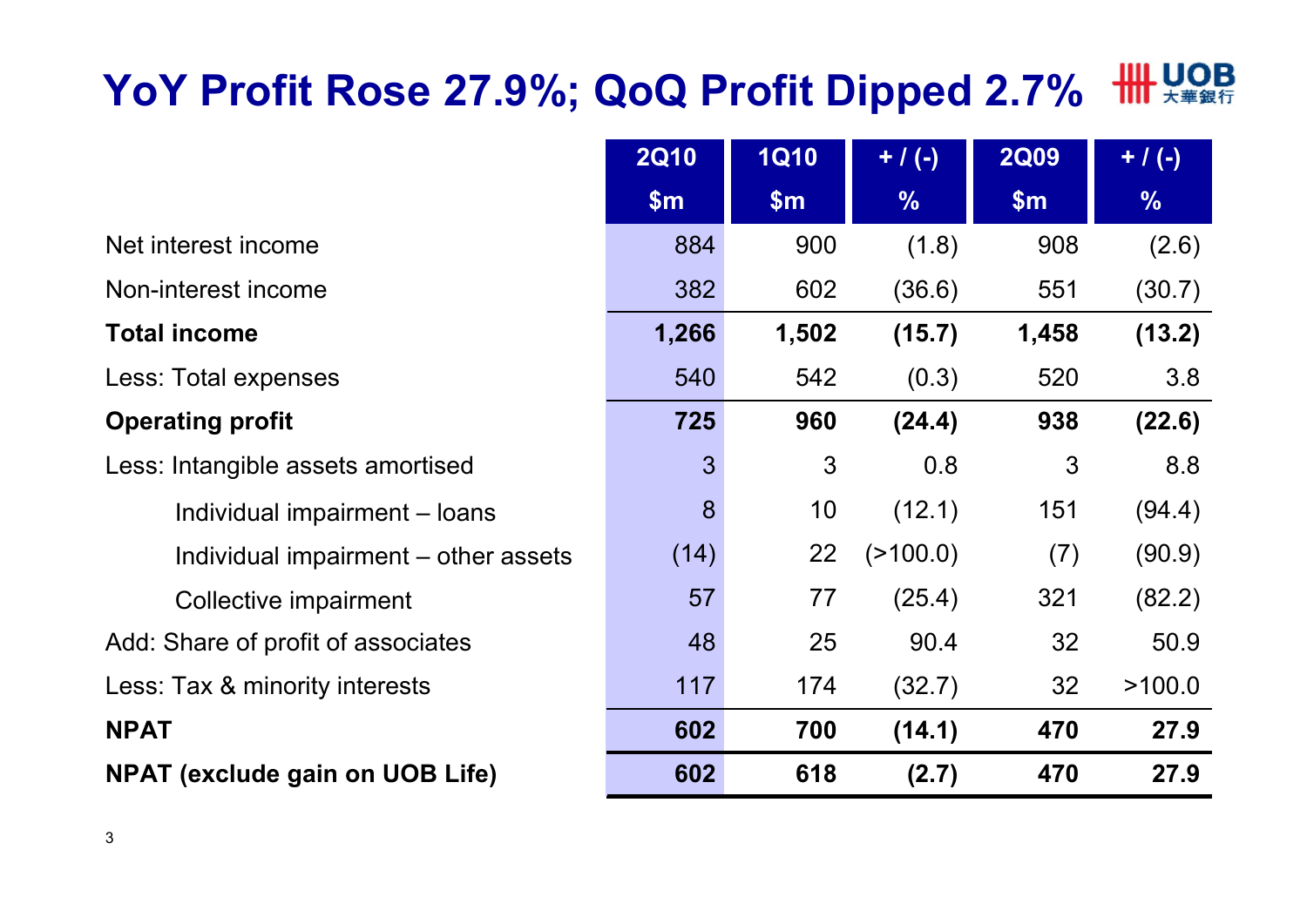### **Net Interest Income Stable, Trending Lower with Overall Market**



#### **Net Interest Income and Margin**

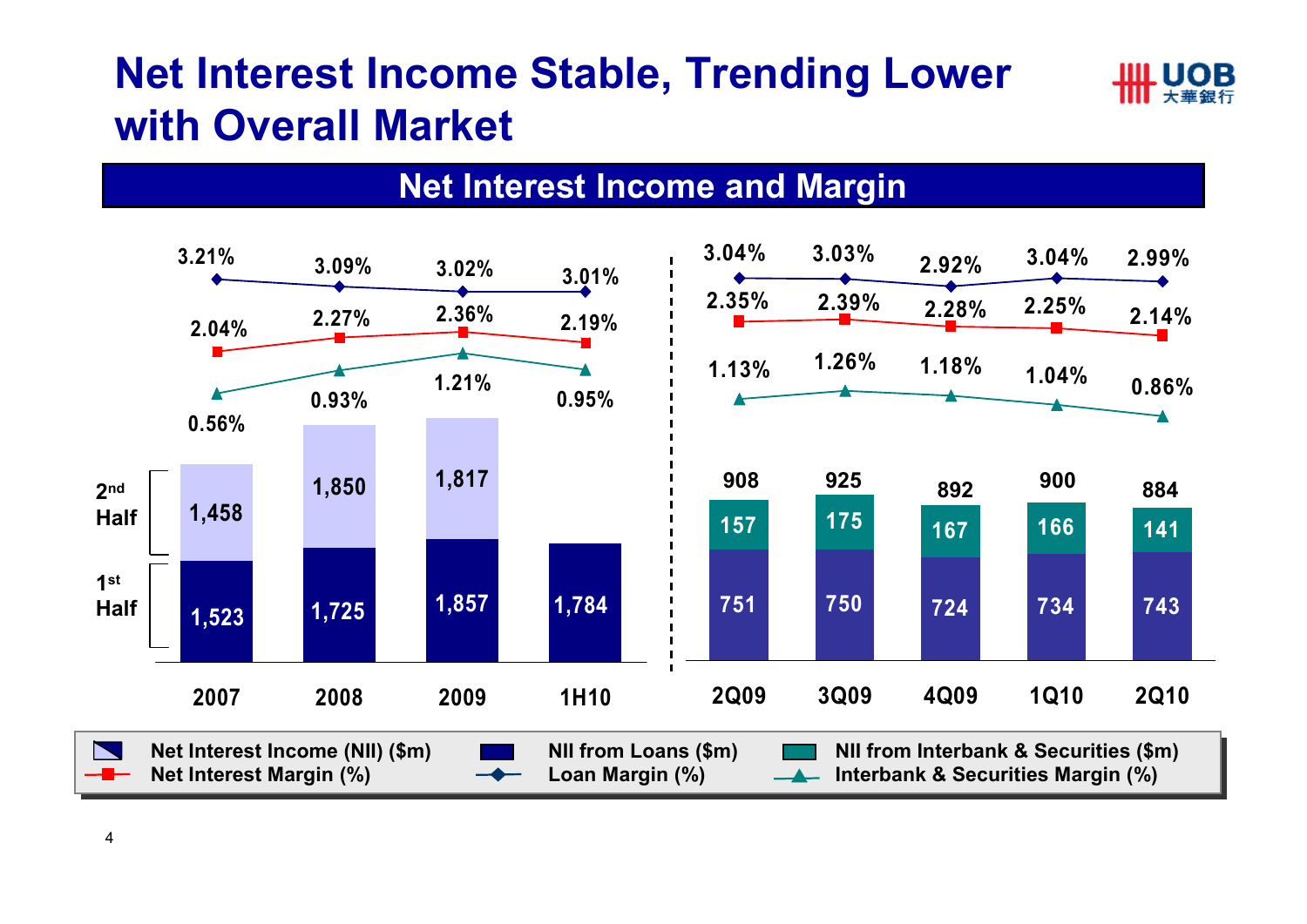### **Fee and Commission Income Record High since Last Crisis**

**Non-Interest Income (Non-NII) and Non-NII Ratio**

IIII HOR

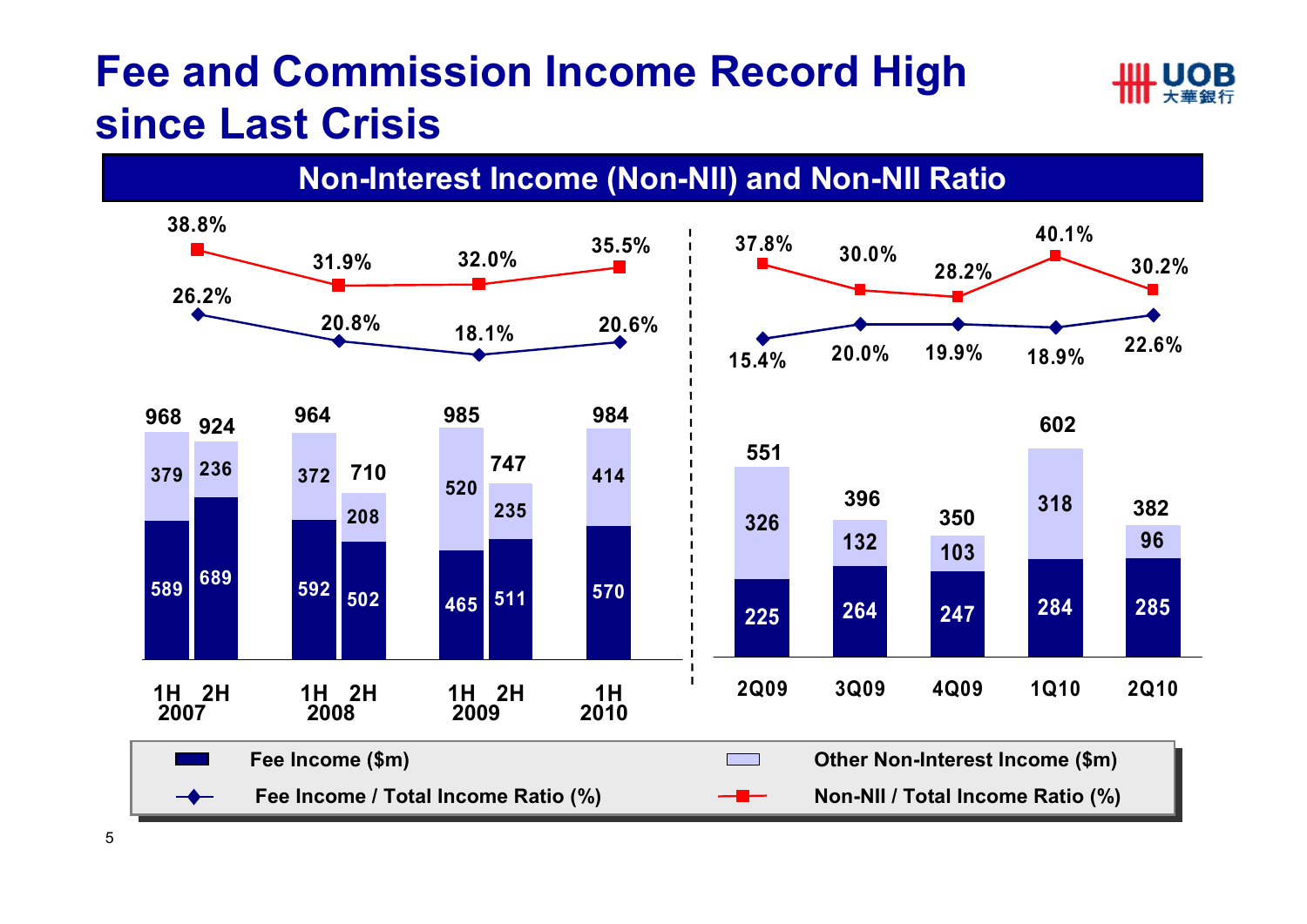### **Cost Continued To Be Under Control**



**Operating Expenses and Expense / Income Ratio**

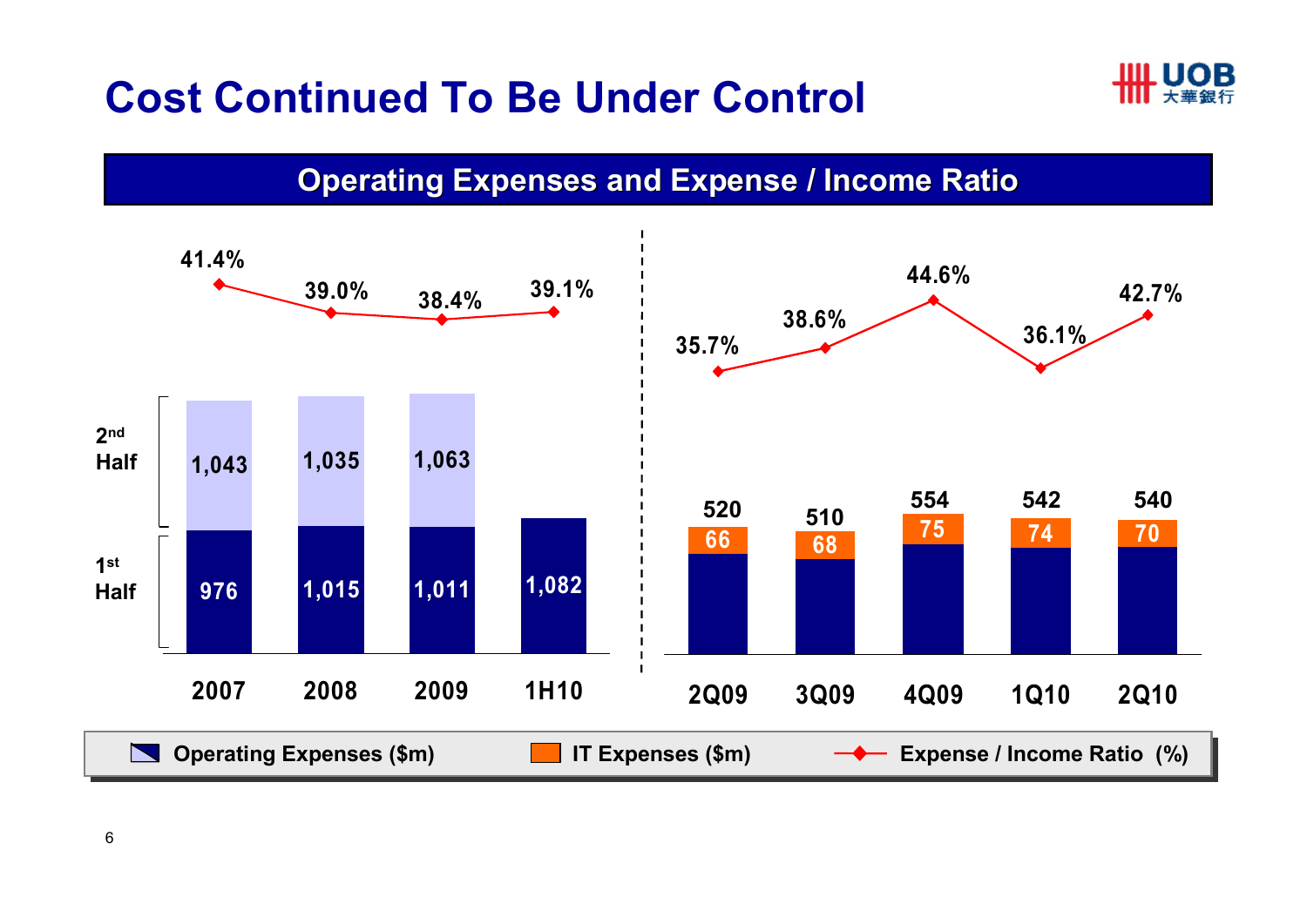### **Adequate Provisioning**





N **Individual Impairment Charges on Loans (\$m) Individual Impairment Charges on Loans (\$m)** 

**Individual Impairment Charges on Loans / Average Gross Customer Loans (basis points) \***

**Total Impairment Charges on Loans / Average Gross Customer Loans (basis points) \***

\* On annualised basis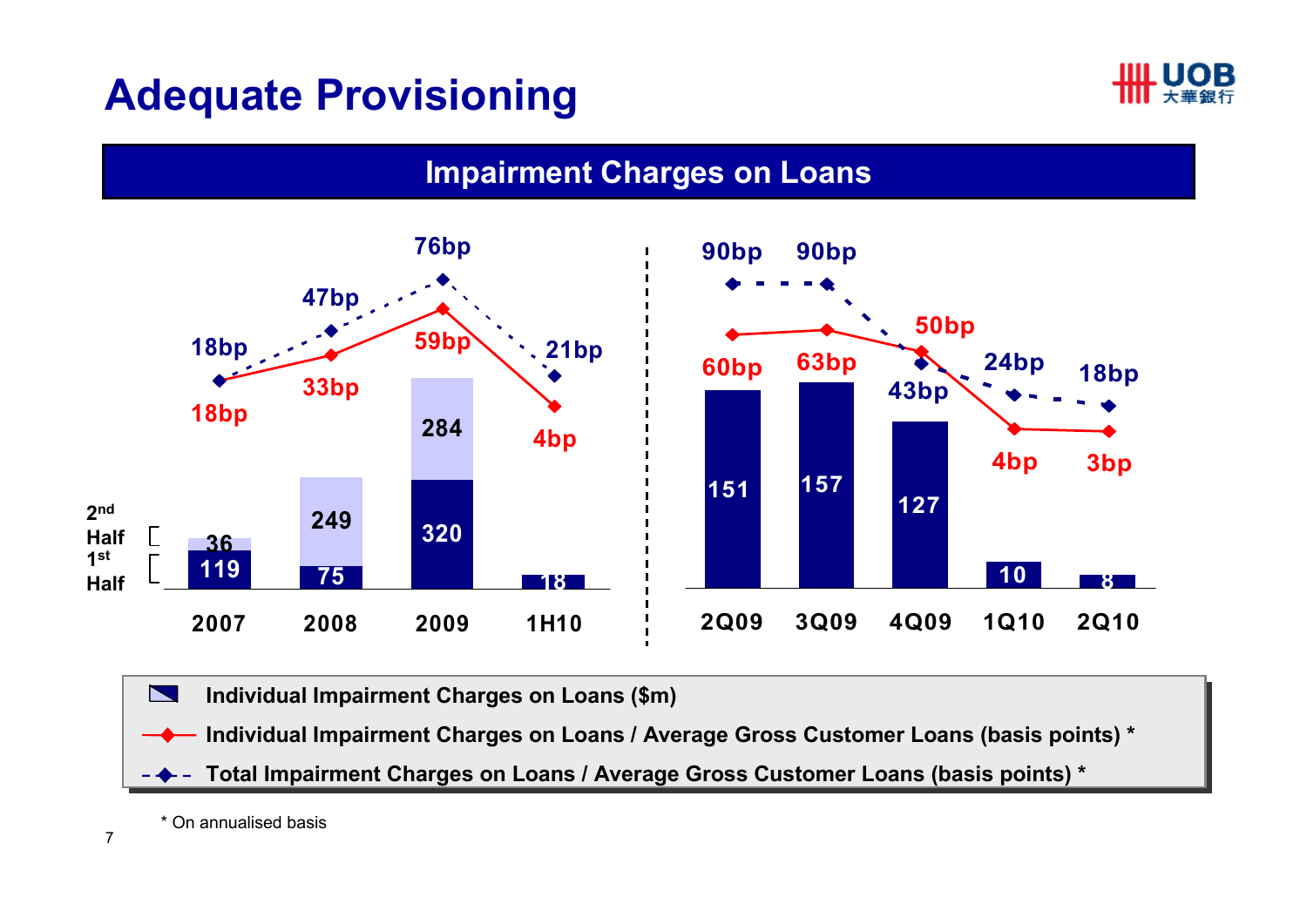### **Performance by Business Segment**





\* Before amortisation and impairment charges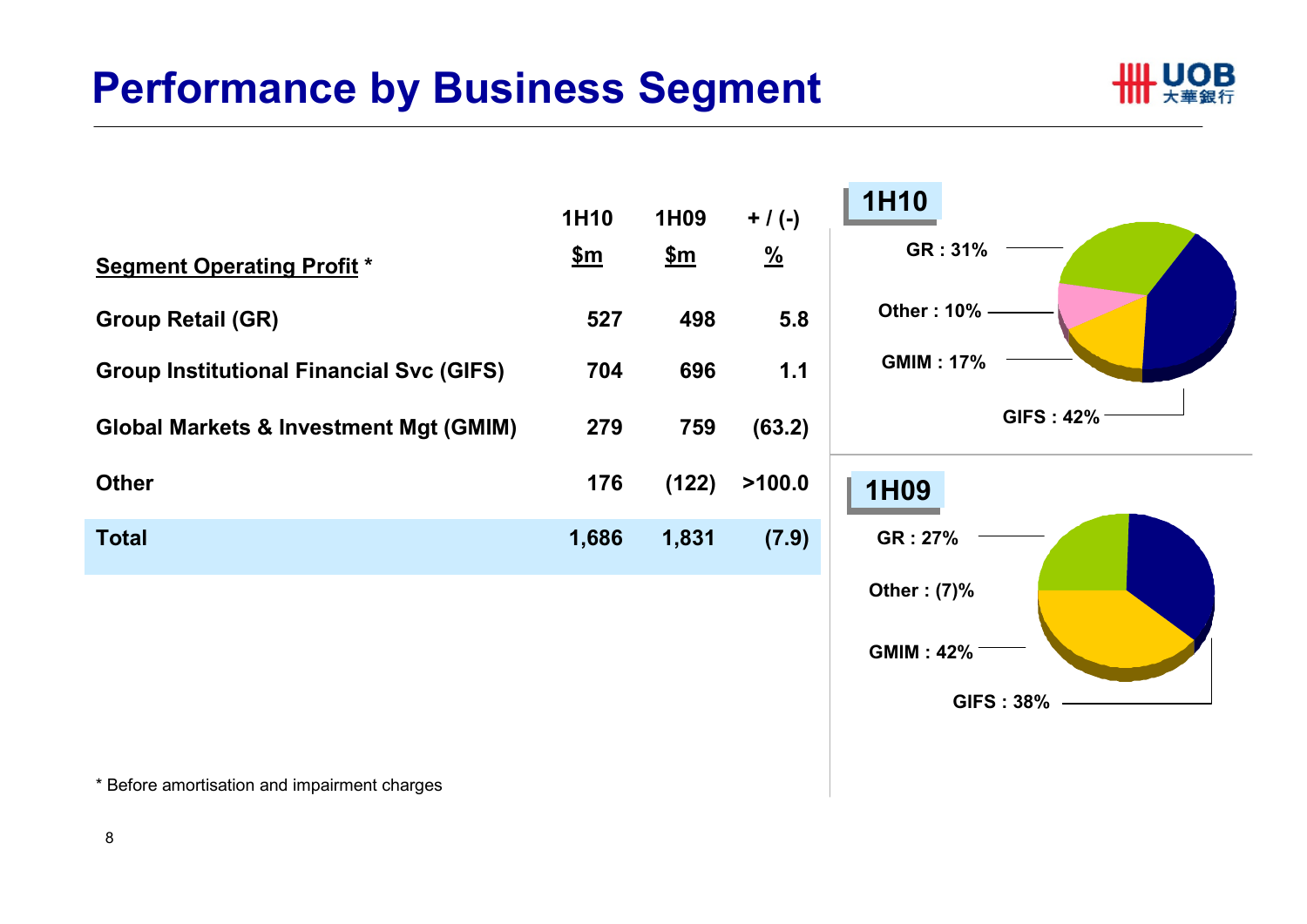### **Overseas Operating Profit**



| <b>Operating Profit *</b>        | 1H10<br><u>\$m</u> | 1H <sub>09</sub><br><u>\$m</u> | $+ / ( - )$<br>$\frac{9}{6}$ | At consta<br><b>FX rate</b><br>$\frac{9}{6}$ |
|----------------------------------|--------------------|--------------------------------|------------------------------|----------------------------------------------|
| <b>Singapore (including ACU)</b> | 1,124              | 1,274                          | (11.8)                       | (11.8)                                       |
| <b>Total Overseas</b>            | 562                | 557                            | 0.9                          | (1.4)                                        |
| <b>Malaysia</b>                  | 232                | 198                            | 17.2                         | 15.8                                         |
| <b>Thailand</b>                  | 72                 | 73                             | (2.1)                        | (2.8)                                        |
| <b>Indonesia</b>                 | 88                 | 94                             | (6.7)                        | (17.0)                                       |
| <b>Greater China</b>             | 44                 | 55                             | (20.1)                       | (14.6)                                       |
| <b>Other</b>                     | 127                | 137                            | (7.5)                        | (8.7)                                        |
| <b>Total</b>                     | 1,686              | 1,831                          | (7.9)                        | (8.6)                                        |



\* Before amortisation and impairment charges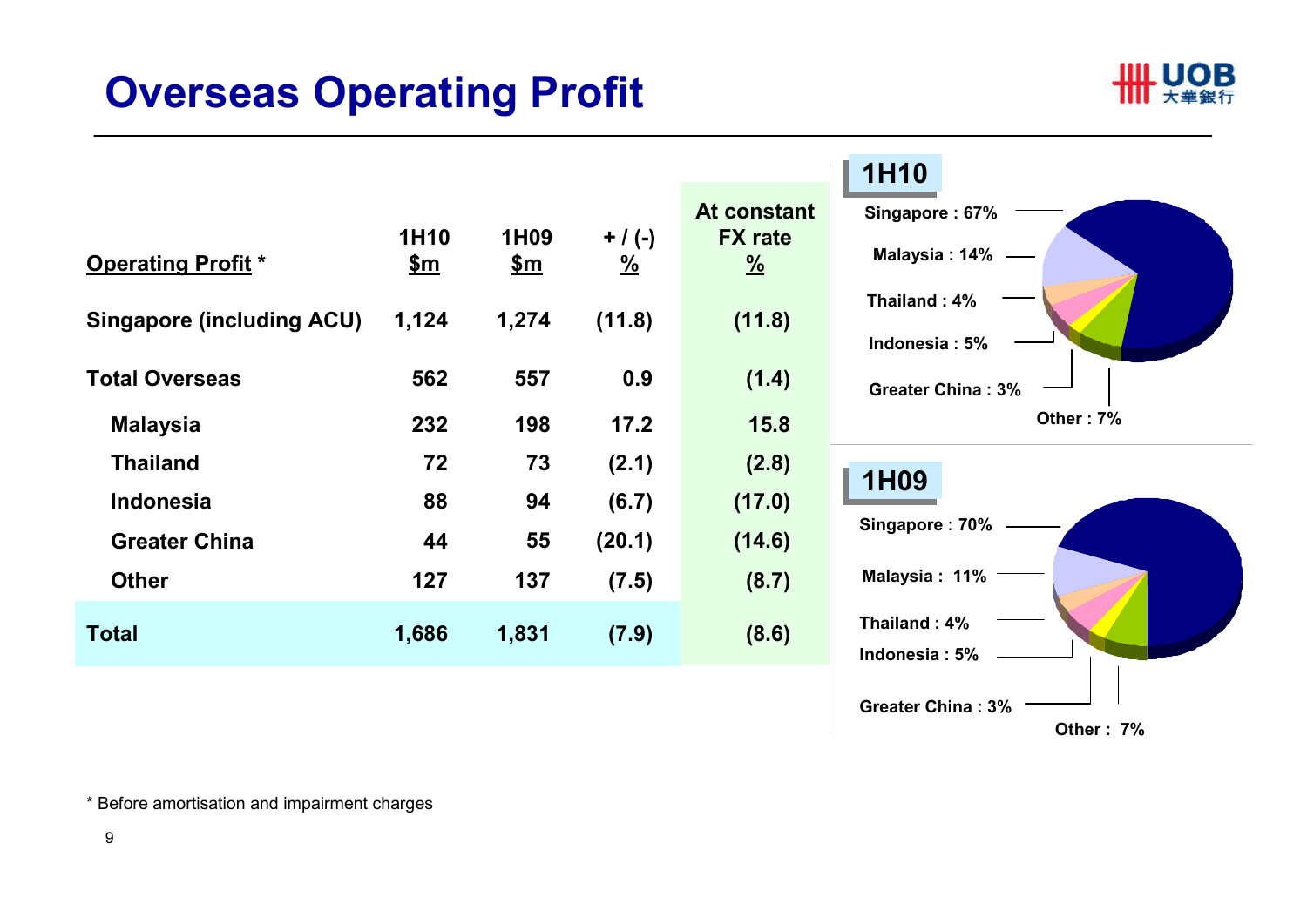### **Growth From Regional Franchise**



| <b>Gross Loans</b>   | <b>1H10</b> | <b>1H09</b> | $+$ /(-)      | <b>2Q10</b>   | <b>1Q10</b> | $+$ /(-)      |
|----------------------|-------------|-------------|---------------|---------------|-------------|---------------|
|                      | \$m\$       | \$m\$       | $\frac{9}{6}$ | $\mathsf{Sm}$ | \$m\$       | $\frac{0}{6}$ |
| Singapore            | 69,170      | 65,239      | 6.0           | 69,170        | 67,161      | 3.0           |
| Malaysia             | 13,716      | 11,636      | 17.9          | 13,716        | 13,170      | 4.2           |
| <b>Thailand</b>      | 6,352       | 6,030       | 5.3           | 6,352         | 6,398       | (0.7)         |
| Indonesia            | 3,842       | 3,240       | 18.6          | 3,842         | 3,594       | 6.9           |
| <b>Greater China</b> | 4,795       | 4,059       | 18.1          | 4,795         | 4,143       | 15.7          |
| Other                | 8,464       | 10,054      | (15.8)        | 8,464         | 8,679       | (2.5)         |
| <b>Total</b>         | 106,339     | 100,257     | 6.1           | 106,339       | 103,145     | 3.1           |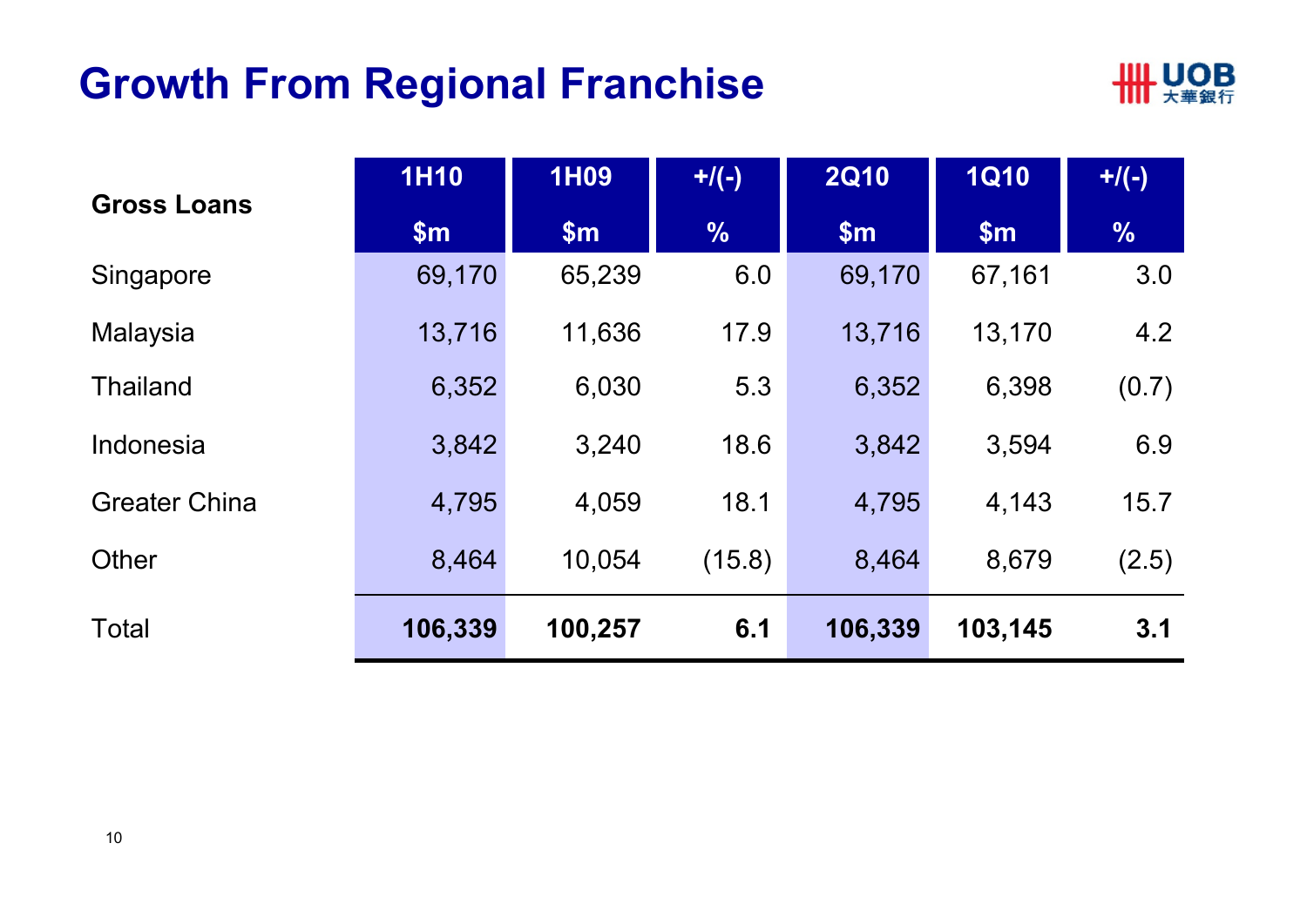### **Improved Asset Quality**





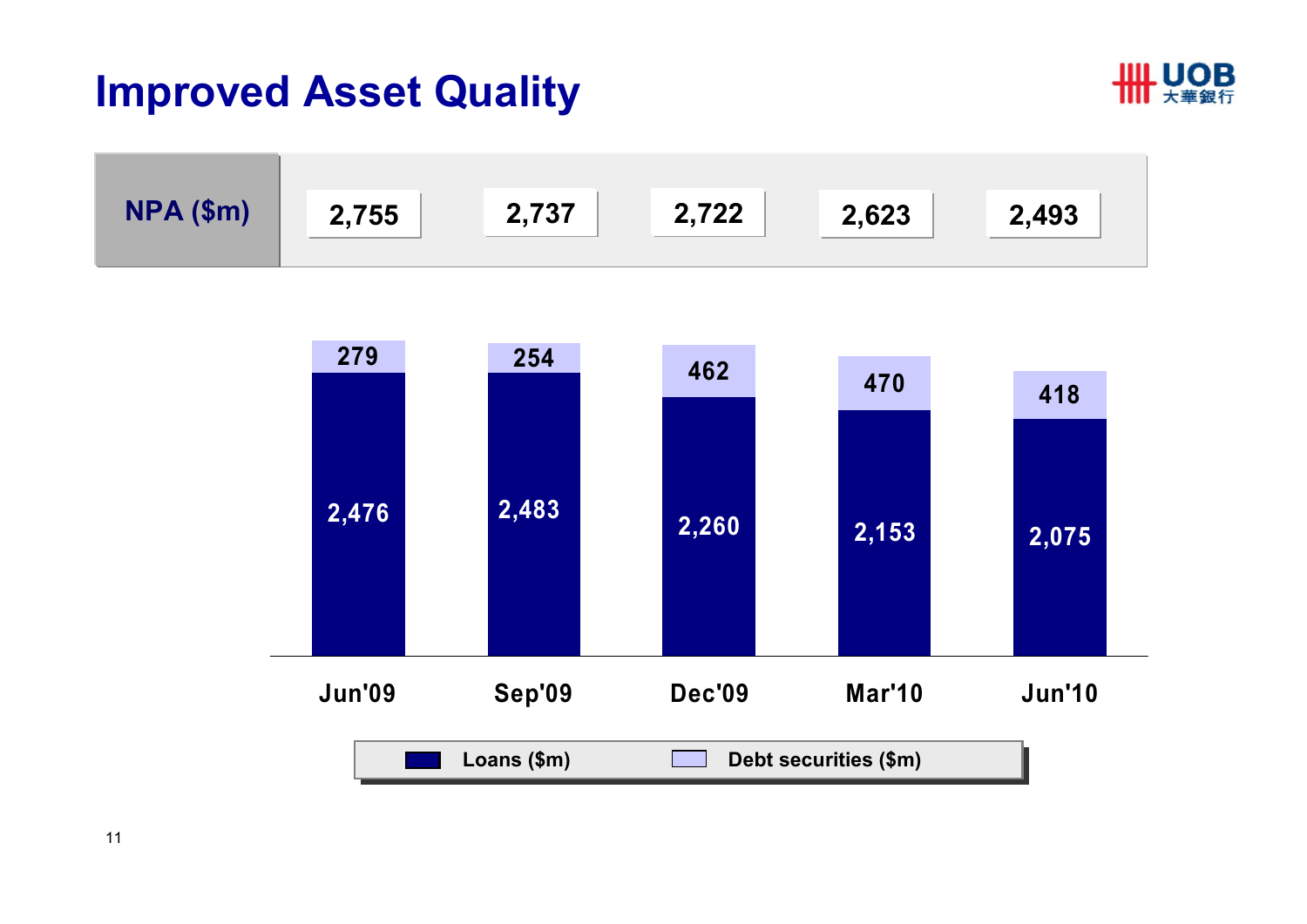## **NPL Continued To Decline As Economy Recovers**  $\mathbf{H}\mathbf{H}$  **LOB**





\* Debt securities and contingent assets are excluded from the computation.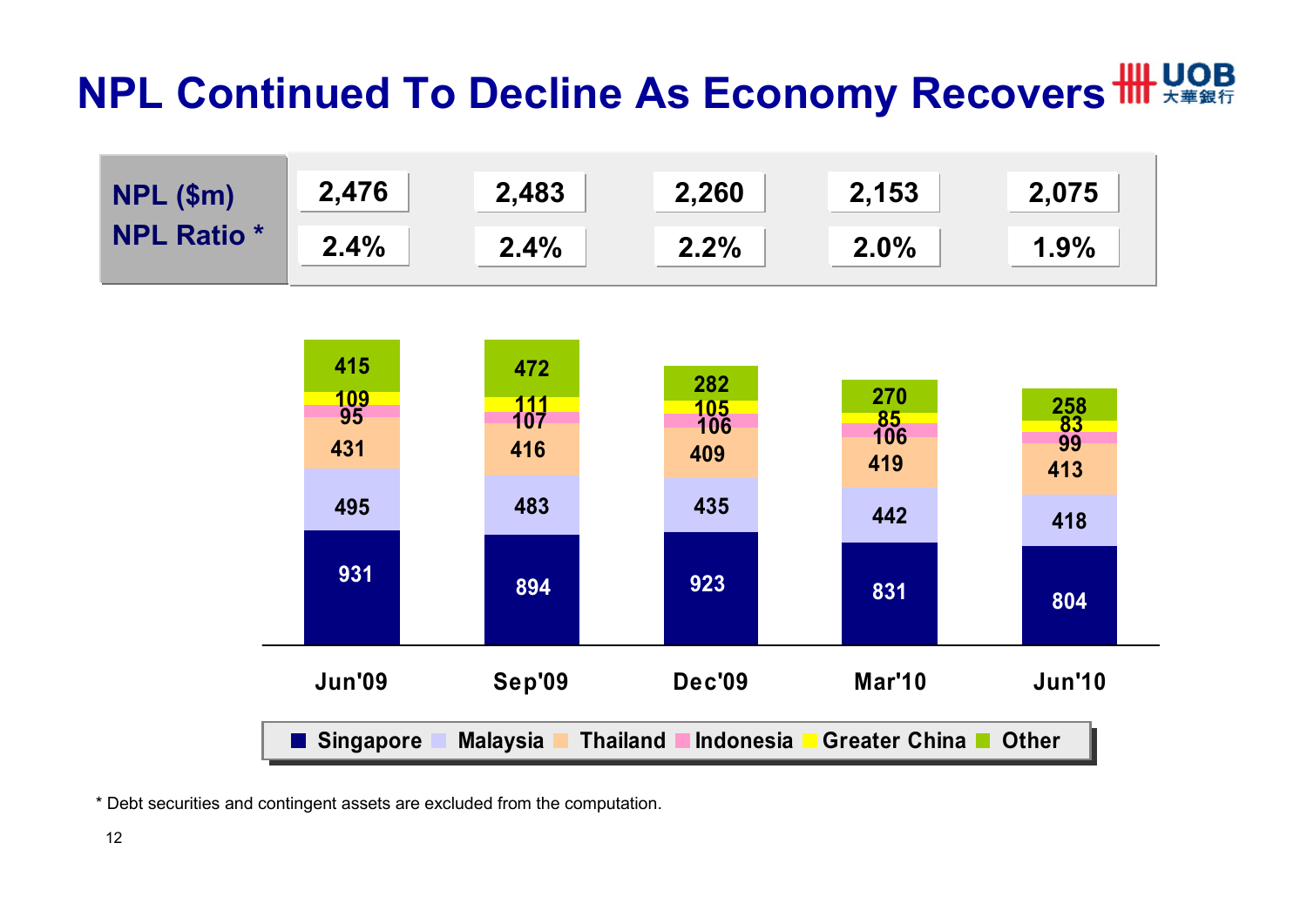### **NPL Movement**

|                            | <b>1H10</b> | <b>1H09</b> | <b>2Q10</b> | <b>1Q10</b>   |
|----------------------------|-------------|-------------|-------------|---------------|
|                            | \$m\$       | \$m\$       | \$m\$       | $\mathsf{Sm}$ |
| <b>Opening Balance</b>     | 2,260       | 2,062       | 2,153       | 2,260         |
| New / Existing             | 320         | 924         | 152         | 224           |
| Write-off                  | (92)        | (203)       | (44)        | (65)          |
| Payment / Declassification | (413)       | (307)       | (186)       | (266)         |
| <b>Closing Balance</b>     | 2,075       | 2,476       | 2,075       | 2,153         |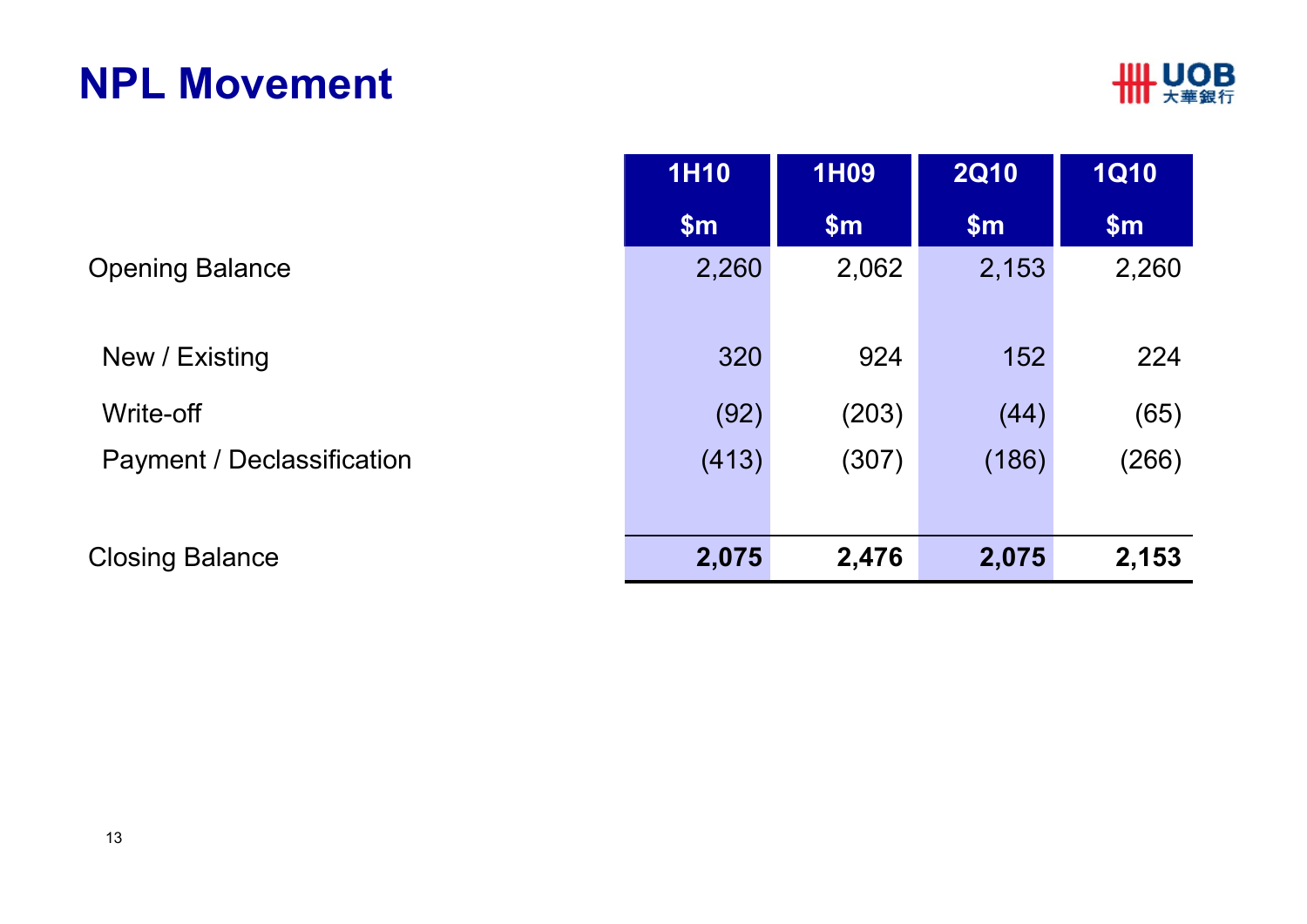### **Adequate Impairment Coverage**



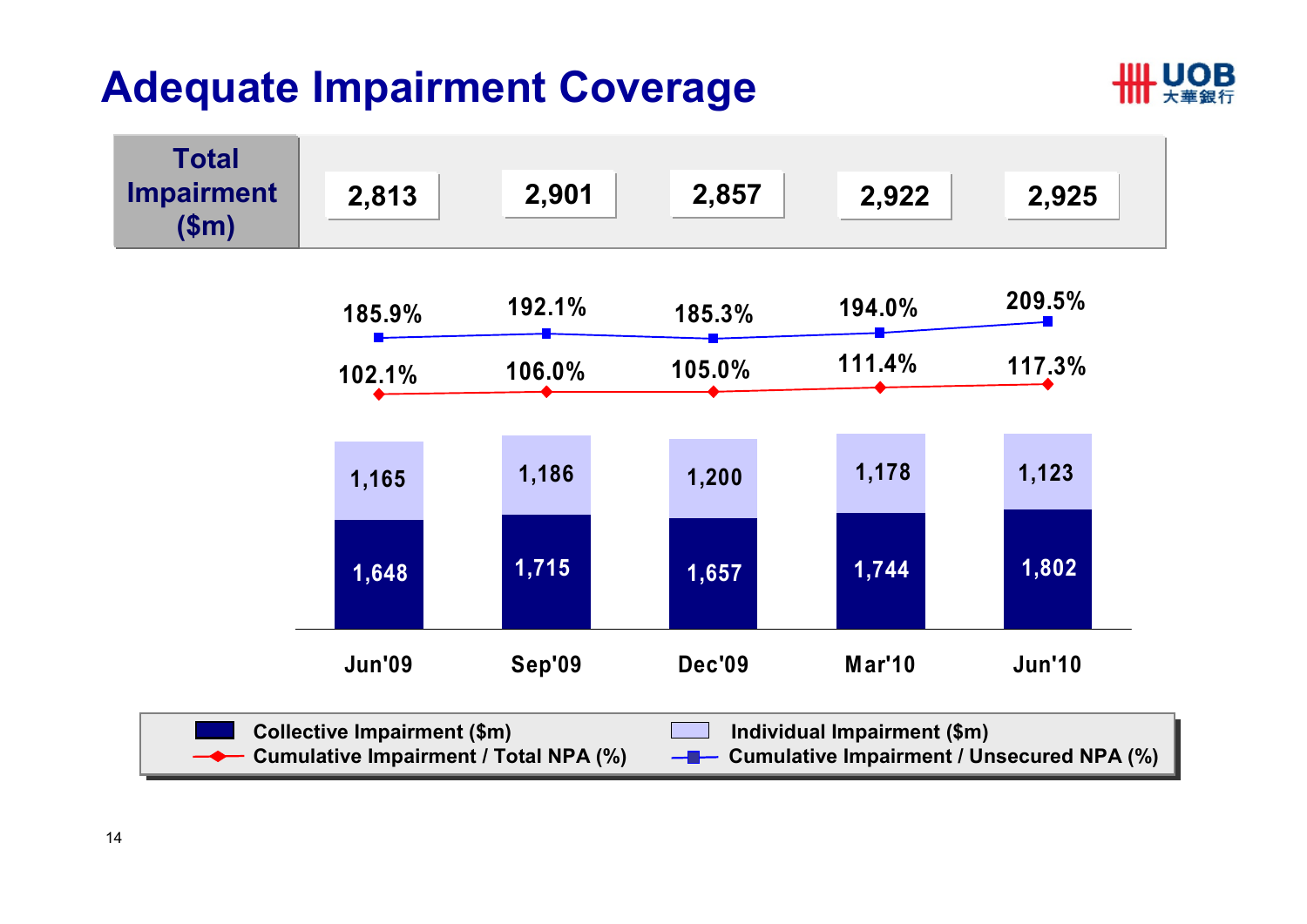### **Growth in Customer Loans and Deposits Well Paced**



#### **Customer Loans, Deposits and L/D Ratio**

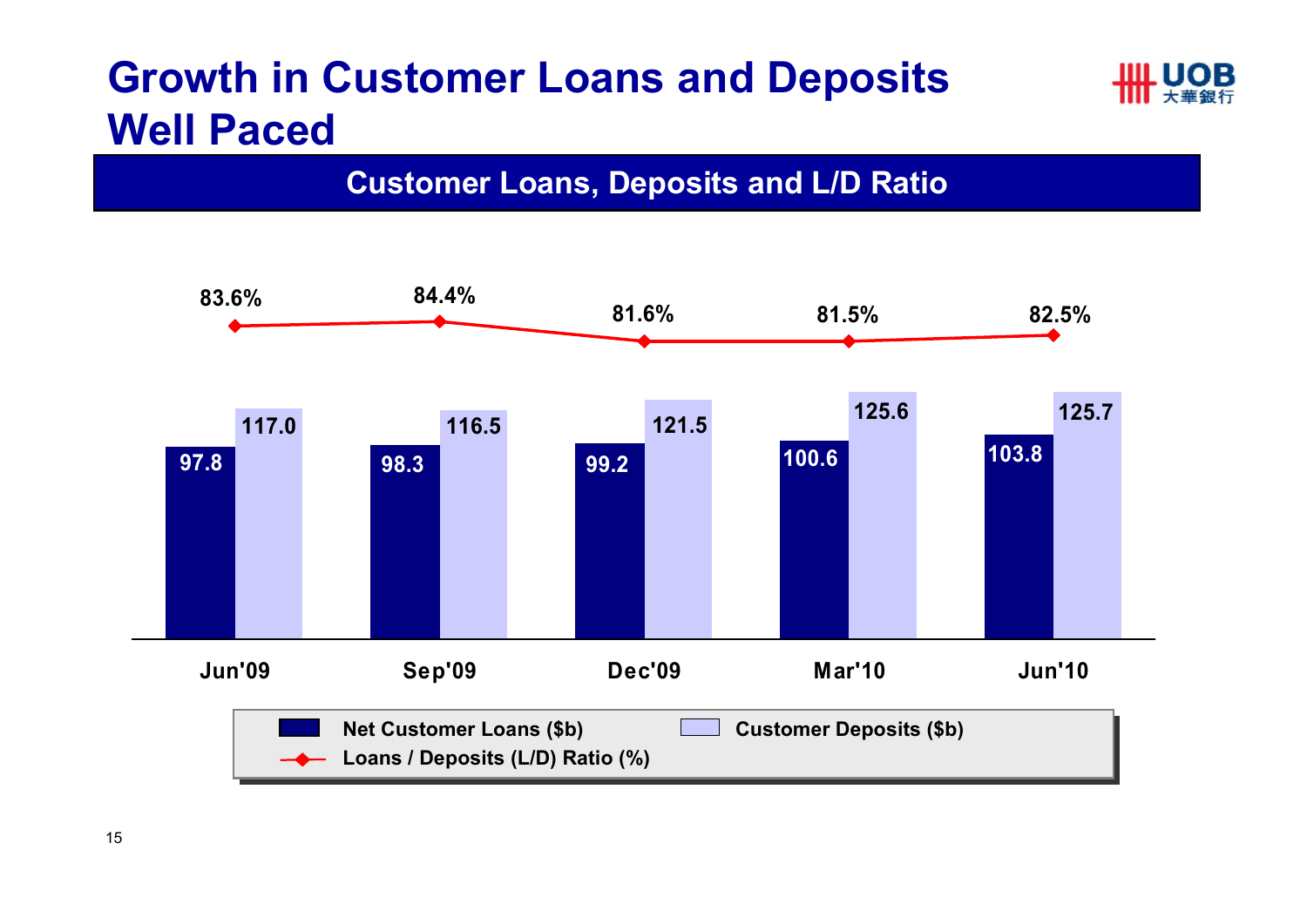### **Singapore (incl ACU) – Summarised P/L**



|                                    | <b>1H10</b> | <b>1H09</b> | $+$ /(-)      | <b>2Q10</b>   | <b>1Q10</b> | $+$ /(-)      |
|------------------------------------|-------------|-------------|---------------|---------------|-------------|---------------|
|                                    | \$m\$       | \$m\$       | $\frac{0}{6}$ | $\mathsf{Sm}$ | \$m\$       | $\frac{0}{6}$ |
| Net interest income                | 1,062       | 1,176       | (9.7)         | 525           | 537         | (2.2)         |
| Non-interest income                | 690         | 702         | (1.7)         | 249           | 442         | (43.7)        |
| <b>Total income</b>                | 1,753       | 1,879       | (6.7)         | 774           | 979         | (20.9)        |
| Less: Total expenses               | 629         | 605         | 4.0           | 308           | 321         | (4.1)         |
| <b>Operating profit</b>            | 1,124       | 1,274       | (11.8)        | 466           | 658         | (29.1)        |
| Less: Total impairment charges     | 86          | 675         | (87.3)        | 10            | 76          | (87.0)        |
| Add: Share of profit of associates | 61          | 37          | 66.8          | 38            | 23          | 64.6          |
| Net profit before tax              | 1,099       | 636         | 72.9          | 494           | 605         | (18.3)        |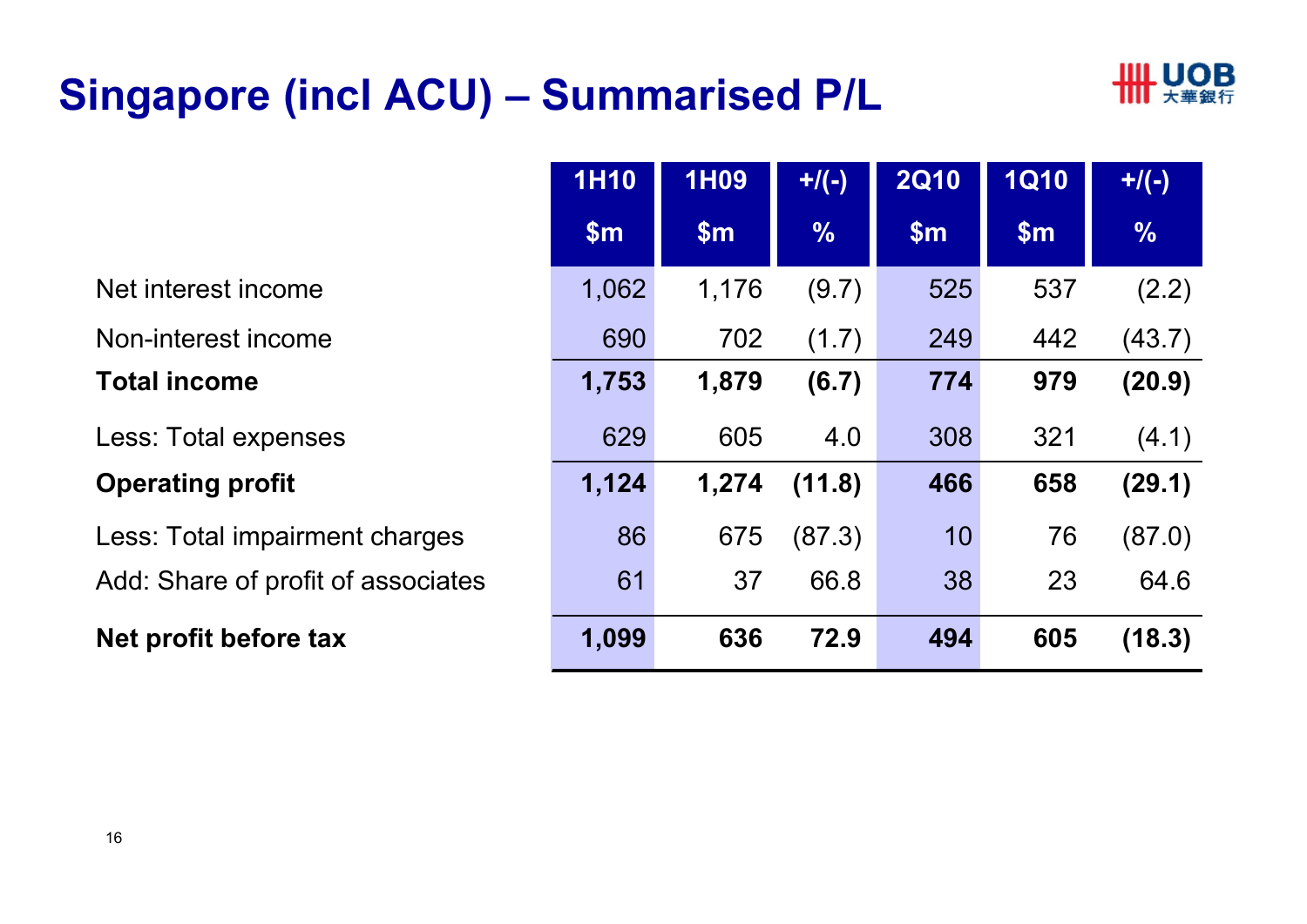## **Singapore (incl ACU) – Key Financial Indicators**



|                               | <b>1H10</b>   | <b>1H09</b>   | $+$ /(-) | <b>2Q10</b>   | <b>1Q10</b>   | $+$ /(-) |
|-------------------------------|---------------|---------------|----------|---------------|---------------|----------|
|                               | $\frac{0}{6}$ | $\frac{9}{6}$ | % pt     | $\frac{9}{6}$ | $\frac{0}{6}$ | % pt     |
| Net interest margin           | 1.79          | 2.09          | (0.30)   | 1.72          | 1.87          | (0.15)   |
| Non-NII / Total income        | 39.4          | 37.4          | 2.0      | 32.1          | 45.1          | (13.0)   |
| Expense / Total income        | 35.9          | 32.2          | 3.7      | 39.8          | 32.8          | 7.0      |
| Customer loans (net) $-$ \$'m | 67,441        | 63,678        | 5.9%     | 67,441        | 65,428        | 3.1%     |
| Loans / Deposits              | 73.3          | 73.4          | (0.1)    | 73.3          | 72.9          | 0.4      |
| <b>NPL</b> ratio              | 1.2           | 1.4           | (0.2)    | 1.2           | 1.2           |          |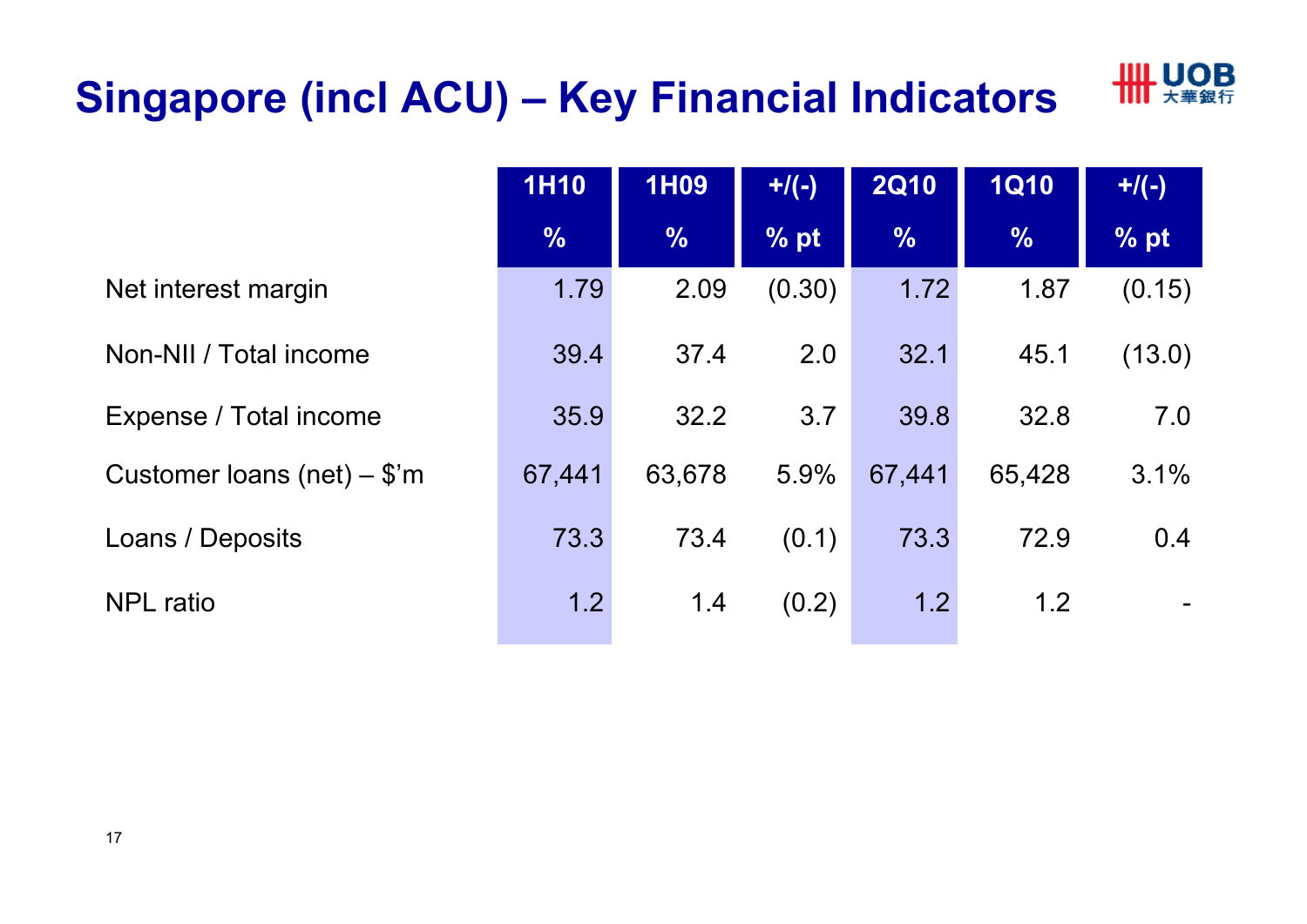### **Malaysia – Summarised P/L**



|                                    | <b>1H10</b> | <b>1H09</b> | $+$ /(-)      | <b>2Q10</b> | <b>1Q10</b>    | $+$ /(-)      |
|------------------------------------|-------------|-------------|---------------|-------------|----------------|---------------|
|                                    | RM'm        | RM'm        | $\frac{9}{6}$ | RM'm        | RM'm           | $\frac{0}{6}$ |
| Net interest income                | 568         | 478         | 18.8          | 289         | 279            | 3.6           |
| Non-interest income                | 258         | 235         | 9.8           | 112         | 146            | (23.3)        |
| <b>Total income</b>                | 826         | 713         | 15.8          | 401         | 425            | (5.6)         |
| Less: Total expenses               | 275         | 237         | 16.0          | 140         | 135            | 3.7           |
| <b>Operating profit</b>            | 551         | 476         | 15.8          | 261         | 290            | (10.0)        |
| Less: Total impairment charges     | 64          | 116         | (44.8)        | 10          | 54             | (81.5)        |
| Add: Share of profit of associates | 22          | 3           | >100.0        | 20          | $\overline{2}$ | >100.0        |
| Net profit before tax              | 509         | 363         | 40.2          | 271         | 238            | 13.9          |
| Net profit before tax (S\$m)       | 214         | 151         | 41.8          | 116         | 98             | 18.4          |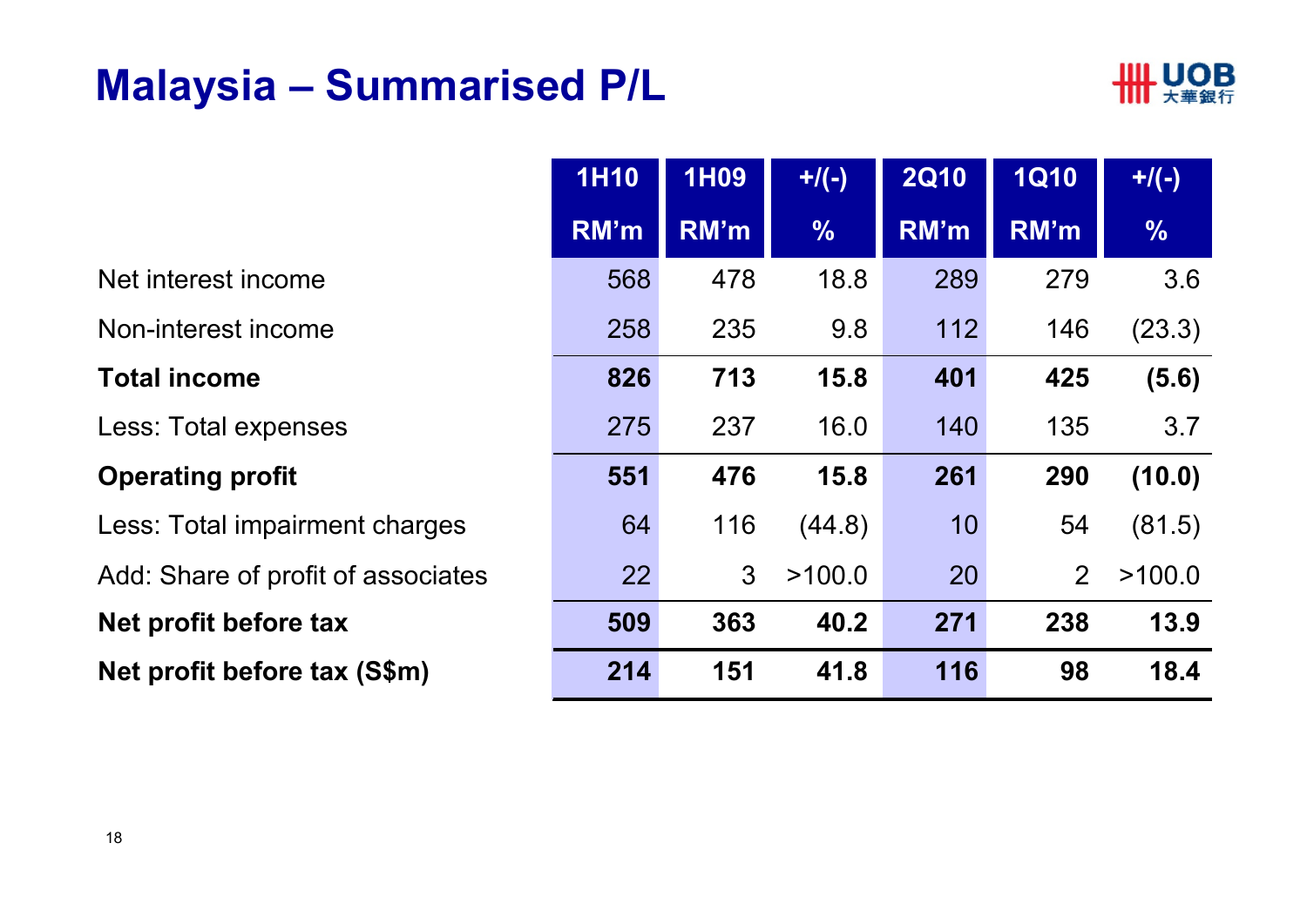### **Malaysia – Key Financial Indicators**



|                             | <b>1H10</b>   | <b>1H09</b>   | $+$ /(-)          | <b>2Q10</b>   | <b>1Q10</b>   | $+/(-)$ |
|-----------------------------|---------------|---------------|-------------------|---------------|---------------|---------|
|                             | $\frac{0}{6}$ | $\frac{0}{6}$ | $%$ <sub>pt</sub> | $\frac{0}{6}$ | $\frac{0}{0}$ | % pt    |
| Net interest margin         | 2.92          | 2.47          | 0.45              | 3.05          | 2.80          | 0.25    |
| Non-NII / Total income      | 31.2          | 33.0          | (1.8)             | 27.9          | 34.4          | (6.5)   |
| Expense / Total income      | 33.3          | 33.2          | 0.1               | 34.9          | 31.8          | 3.1     |
| Customer loans (net) – RM'm | 31,076        | 27,578        | 12.7%             | 31,076        | 29,990        | 3.6%    |
| Loans / Deposits            | 99.7          | 96.6          | 3.1               | 99.7          | 97.1          | 2.6     |
| <b>NPL</b> ratio            | 3.0           | 4.2           | (1.2)             | 3.0           | 3.3           | (0.3)   |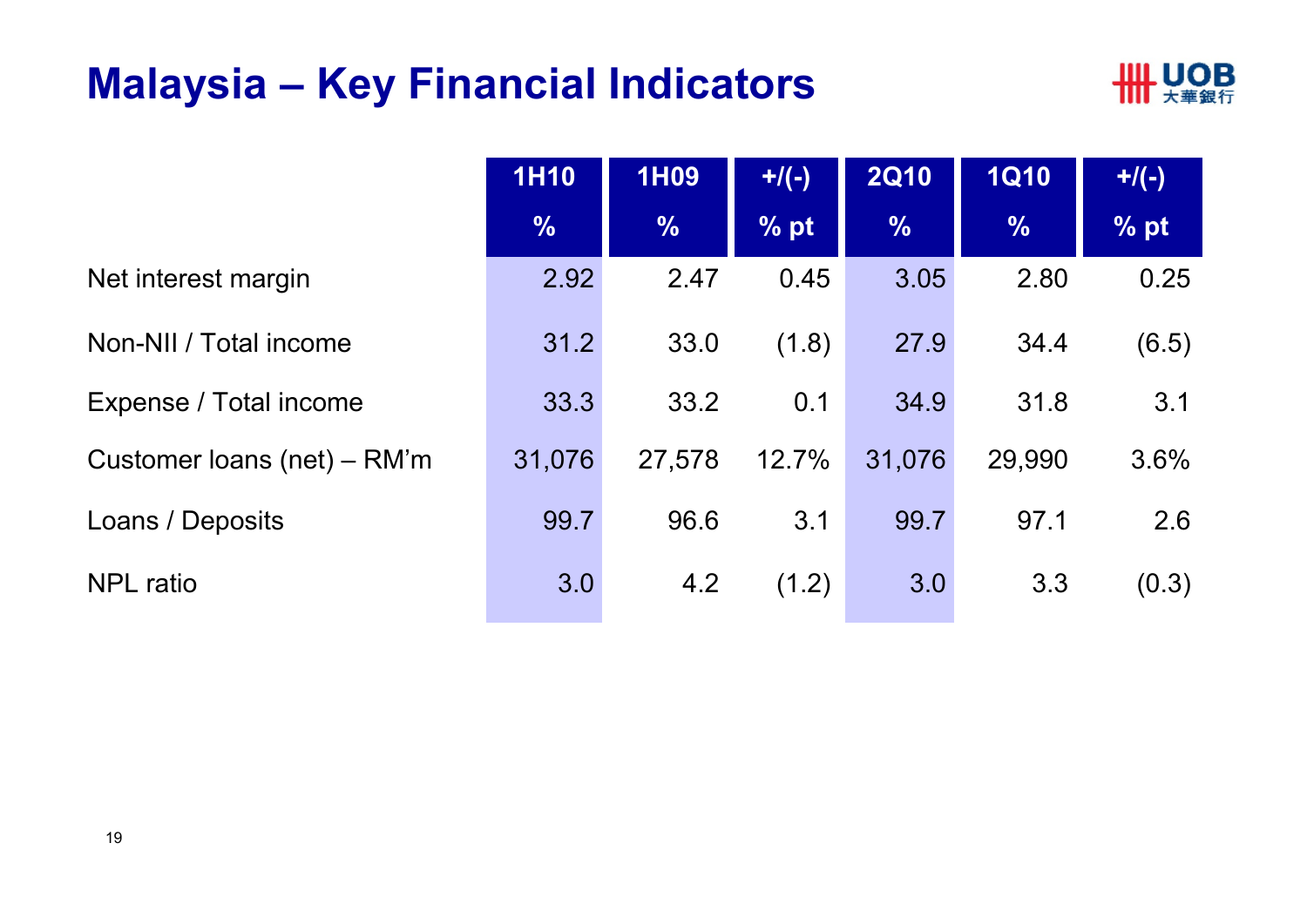### **Thailand – Summarised P/L**



|                                    | <b>1H10</b> | <b>1H09</b> | $+$ /(-)      | <b>2Q10</b>    | <b>1Q10</b>    | $+$ /(-)      |
|------------------------------------|-------------|-------------|---------------|----------------|----------------|---------------|
|                                    | THB'm       | THB'm       | $\frac{1}{2}$ | THB'm          | THB'm          | $\frac{0}{0}$ |
| Net interest income                | 3,435       | 3,454       | (0.6)         | 1,700          | 1,735          | (2.0)         |
| Non-interest income                | 1,341       | 1,477       | (9.2)         | 539            | 802            | (32.8)        |
| <b>Total income</b>                | 4,776       | 4,931       | (3.1)         | 2,239          | 2,537          | (11.7)        |
| Less: Total expenses               | 3,101       | 3,207       | (3.3)         | 1,509          | 1,592          | (5.2)         |
| <b>Operating profit</b>            | 1,675       | 1,724       | (2.8)         | 730            | 945            | (22.8)        |
| Less: Total impairment charges     | 566         | 627         | (9.7)         | 215            | 351            | (38.7)        |
| Add: Share of profit of associates | 6           | (2)         | >100.0        | $\overline{2}$ | $\overline{4}$ | (50.0)        |
| Net profit before tax              | 1,115       | 1,095       | 1.8           | 517            | 598            | (13.5)        |
| Net profit before tax (S\$m)       | 48          | 47          | 2.5           | 22             | 26             | (13.9)        |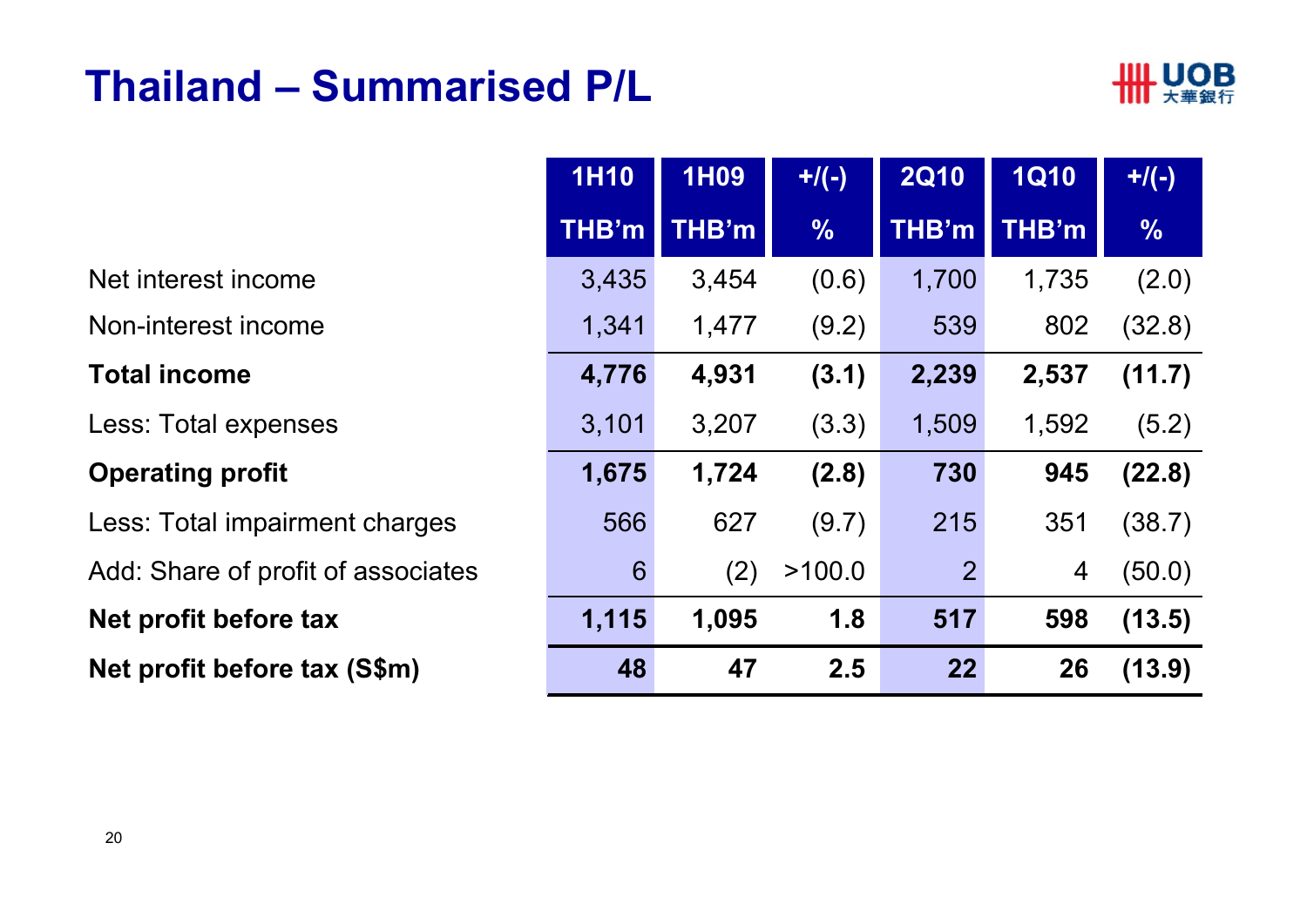### **Thailand – Key Financial Indicators**



|                              | <b>1H10</b>   | <b>1H09</b>   | $+/(-)$           | <b>2Q10</b>   | <b>1Q10</b>   | $+$ /(-)  |
|------------------------------|---------------|---------------|-------------------|---------------|---------------|-----------|
|                              | $\frac{0}{0}$ | $\frac{0}{6}$ | $%$ <sub>pt</sub> | $\frac{9}{6}$ | $\frac{0}{6}$ | % pt      |
| Net interest margin          | 3.50          | 3.69          | (0.19)            | 3.59          | 3.42          | 0.17      |
| Non-NII / Total income       | 28.1          | 30.0          | (1.9)             | 24.1          | 31.6          | (7.5)     |
| Expense / Total income       | 64.9          | 65.0          | (0.1)             | 67.4          | 62.8          | 4.6       |
| Customer loans (net) – THB'm | 140,496       | 135,084       | 4.0%              | 140,496       | 141,021       | $(0.4)\%$ |
| Loans / Deposits             | 95.2          | 89.3          | 5.9               | 95.2          | 90.9          | 4.3       |
| <b>NPL</b> ratio             | 5.9           | 6.5           | (0.6)             | 5.9           | 5.9           |           |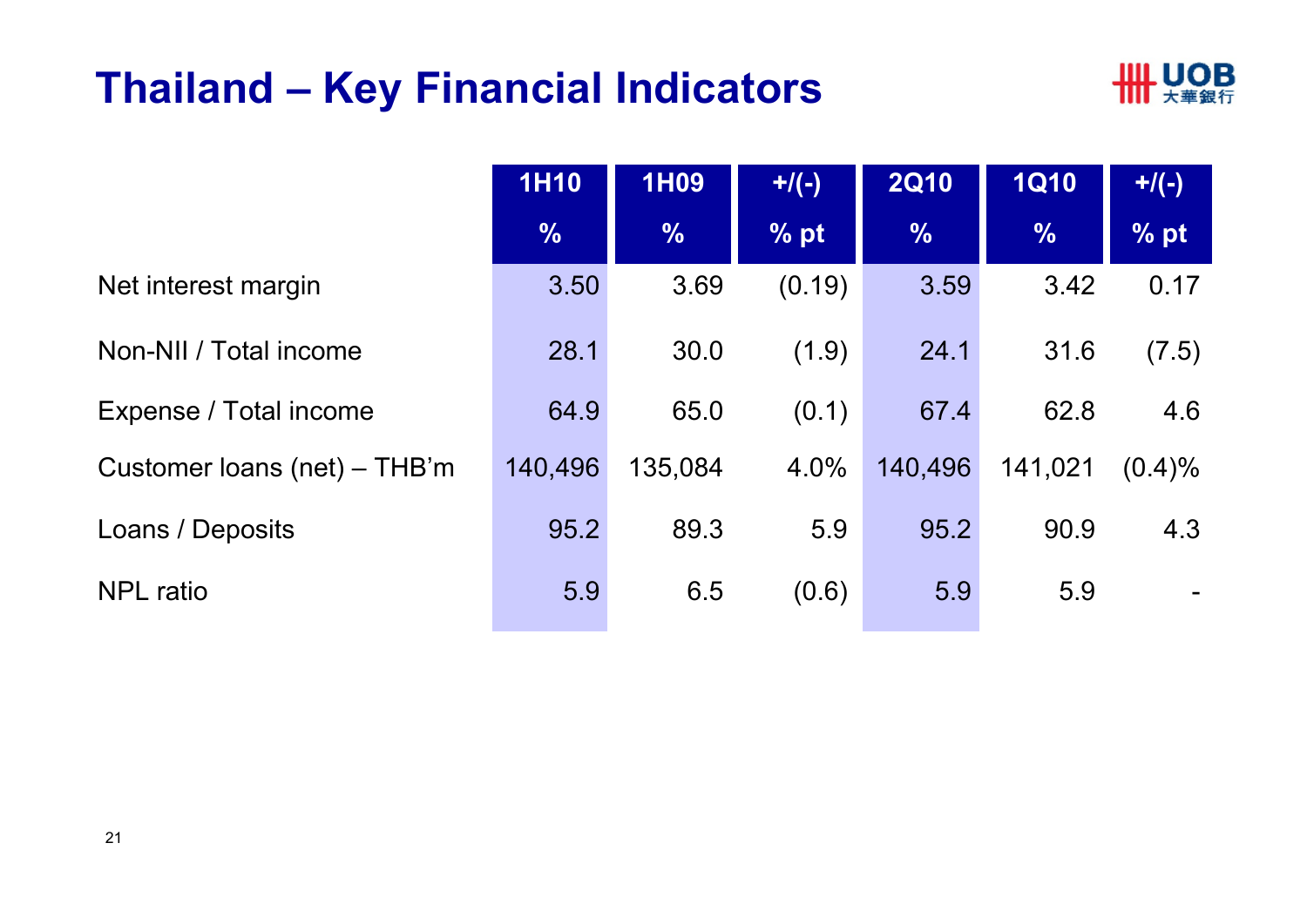### **Indonesia – Summarised P/L**



|                                | <b>1H10</b>  | <b>1H09</b>  | $+$ /(-)      | <b>2Q10</b>  | <b>1Q10</b>  | $+$ /(-)      |
|--------------------------------|--------------|--------------|---------------|--------------|--------------|---------------|
|                                | <b>IDR'b</b> | <b>IDR'b</b> | $\frac{0}{6}$ | <b>IDR'b</b> | <b>IDR'b</b> | $\frac{0}{6}$ |
| Net interest income            | 963          | 962          | 0.1           | 487          | 476          | 2.3           |
| Non-interest income            | 302          | 375          | (19.5)        | 136          | 166          | (18.1)        |
| <b>Total income</b>            | 1,265        | 1,337        | (5.4)         | 623          | 642          | (3.0)         |
| Less: Total expenses           | 686          | 639          | 7.4           | 382          | 304          | 25.7          |
| <b>Operating profit</b>        | 579          | 698          | (17.0)        | 241          | 338          | (28.7)        |
| Less: Total impairment charges | 55           | 78           | (29.5)        | 16           | 39           | (59.0)        |
| Net profit before tax          | 524          | 620          | (15.5)        | 225          | 299          | (24.7)        |
| Net profit before tax (S\$m)   | 80           | 84           | (5.2)         | 34           | 45           | (24.4)        |
|                                |              |              |               |              |              |               |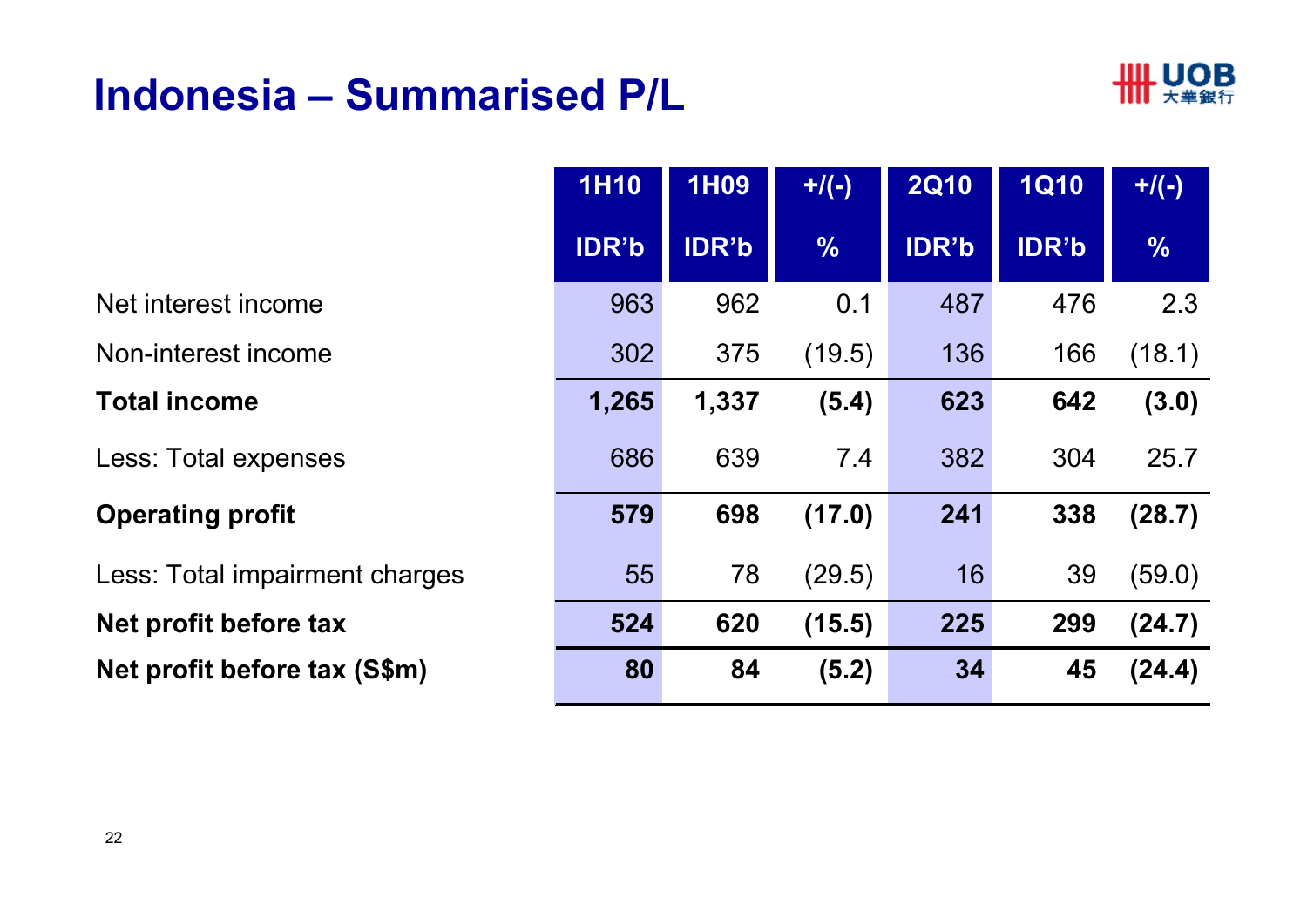### **Indonesia – Key Financial Indicators**



|                              | <b>1H10</b>   | <b>1H09</b>   | $+$ /(-) | <b>2Q10</b>   | <b>1Q10</b>   | $+$ /(-) |
|------------------------------|---------------|---------------|----------|---------------|---------------|----------|
|                              | $\frac{0}{6}$ | $\frac{0}{6}$ | % pt     | $\frac{0}{0}$ | $\frac{0}{6}$ | % pt     |
| Net interest margin          | 6.49          | 6.34          | 0.15     | 6.49          | 6.49          |          |
| Non-NII / Total income       | 23.9          | 28.0          | (4.1)    | 21.8          | 25.9          | (4.1)    |
| Expense / Total income       | 54.2          | 47.8          | 6.4      | 61.3          | 47.4          | 13.9     |
| Customer loans (net) – IDR'b | 24,485        | 22,448        | 9.1%     | 24,485        | 22,891        | 7.0%     |
| Loans / Deposits             | 101.2         | 85.0          | 16.2     | 101.2         | 92.1          | 9.1      |
| <b>NPL</b> ratio             | 2.6           | 2.9           | (0.3)    | 2.6           | 2.9           | (0.3)    |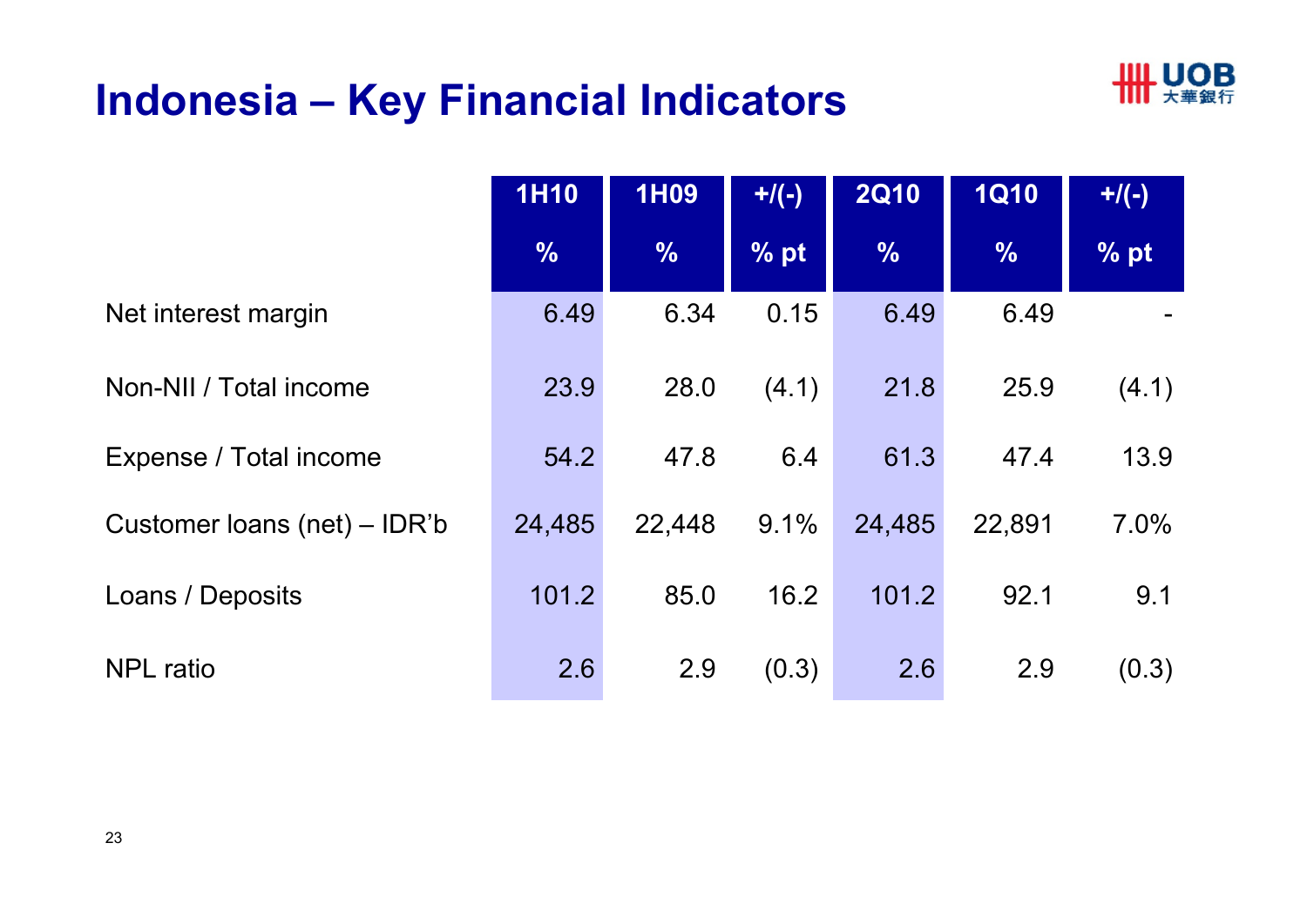### **China – Summarised P/L**



|                                    | <b>1H10</b>    | <b>1H09</b>  | $+$ /(-)      | <b>2Q10</b>    | <b>1Q10</b> | $+/(-)$       |
|------------------------------------|----------------|--------------|---------------|----------------|-------------|---------------|
|                                    | <b>CNY'm</b>   | <b>CNY'm</b> | $\frac{9}{6}$ | <b>CNY'm</b>   | CNY'm       | $\frac{9}{6}$ |
| Net interest income                | 172            | 199          | (13.6)        | 86             | 86          |               |
| Non-interest income                | 39             | 15           | >100.0        | 22             | 17          | 29.4          |
| <b>Total income</b>                | 211            | 214          | (1.4)         | 108            | 103         | 4.9           |
| Less: Total expenses               | 145            | 114          | 27.2          | 73             | 72          | 1.4           |
| <b>Operating profit</b>            | 66             | 100          | (34.0)        | 35             | 31          | 12.9          |
| Less: Total impairment charges     | 5              | 6            | (16.7)        | 15             | (10)        | >100.0        |
| Add: Share of profit of associates | $\overline{4}$ | 2            | 100.0         | $\overline{2}$ | 2           |               |
| Net profit before tax              | 65             | 96           | (32.3)        | 22             | 43          | (48.8)        |
| Net profit before tax (S\$m)       | 13             | 21           | (37.9)        | $\overline{4}$ | 9           | (48.5)        |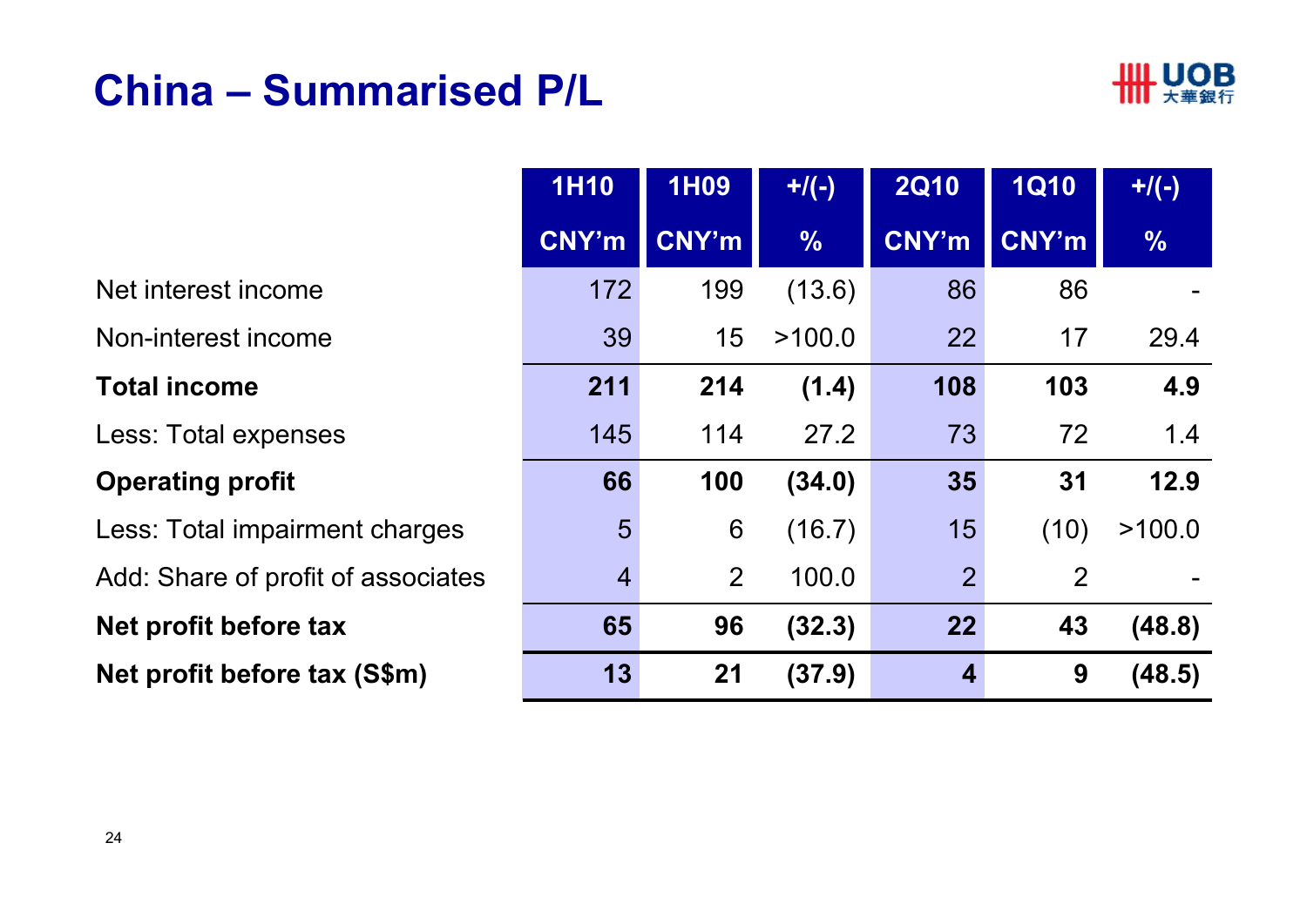### **China – Key Financial Indicators**



|                              | <b>1H10</b>   | <b>1H09</b>   | $+$ /(-) | <b>2Q10</b> | <b>1Q10</b>   | $+$ /(-) |
|------------------------------|---------------|---------------|----------|-------------|---------------|----------|
|                              | $\frac{0}{0}$ | $\frac{9}{6}$ | $\%$ pt  | $\%$        | $\frac{9}{6}$ | % pt     |
| Net interest margin          | 2.38          | 2.84          | (0.46)   | 2.27        | 2.50          | (0.23)   |
| Non-NII / Total income       | 18.5          | 7.0           | 11.5     | 20.4        | 16.5          | 3.9      |
| Expense / Total income       | 68.7          | 53.3          | 15.4     | 67.6        | 69.9          | (2.3)    |
| Customer loans (net) - CNY'm | 9,280         | 9,950         | (6.7)%   | 9,280       | 9,235         | 0.5%     |
| Loans / Deposits             | 143.7         | 210.1         | (66.4)   | 143.7       | 152.4         | (8.7)    |
| <b>NPL</b> ratio             | 3.9           | 3.8           | 0.1      | 3.9         | 4.0           | (0.1)    |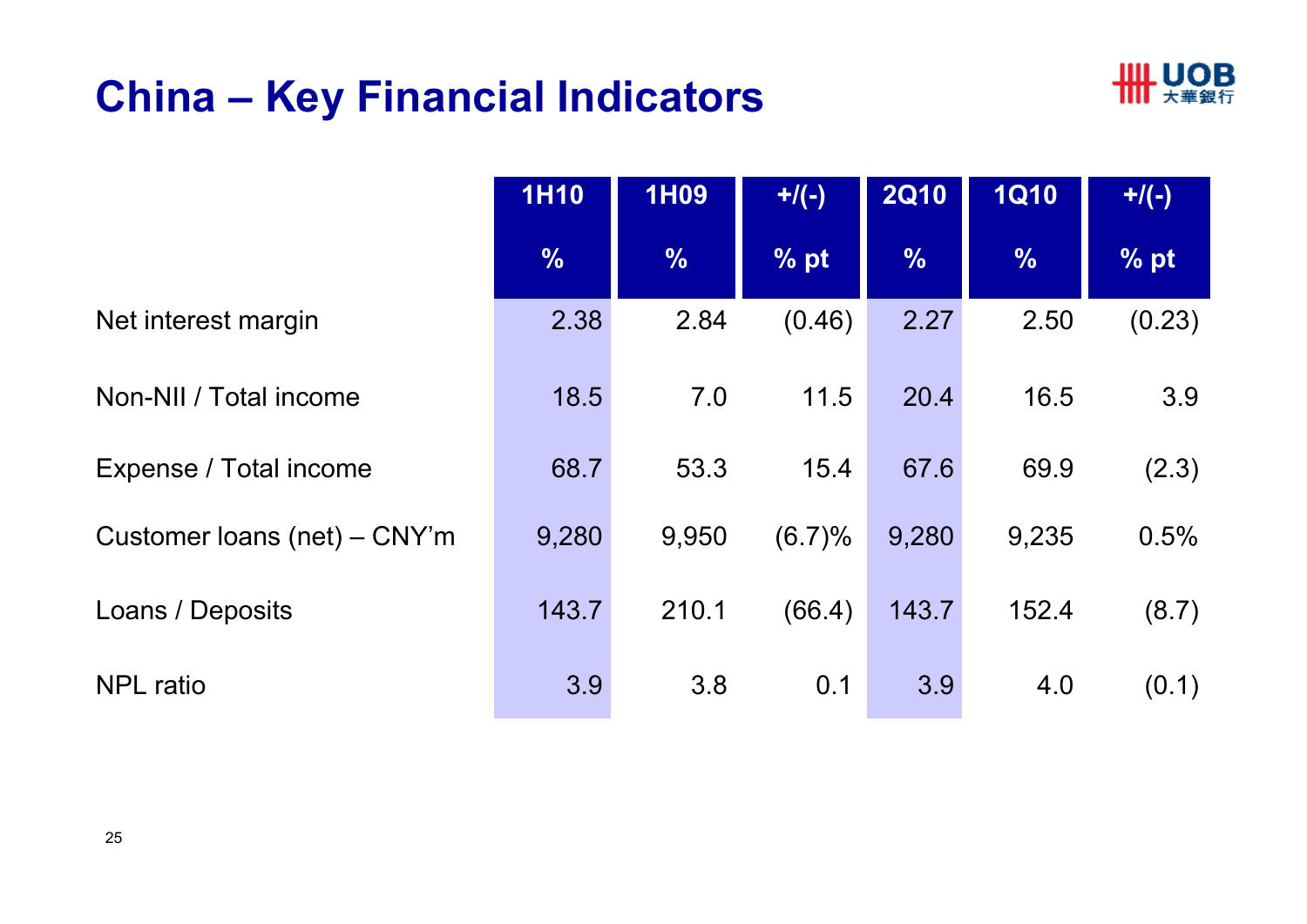### **Capital Position Strengthened**



#### **Capital Adequacy Ratios**

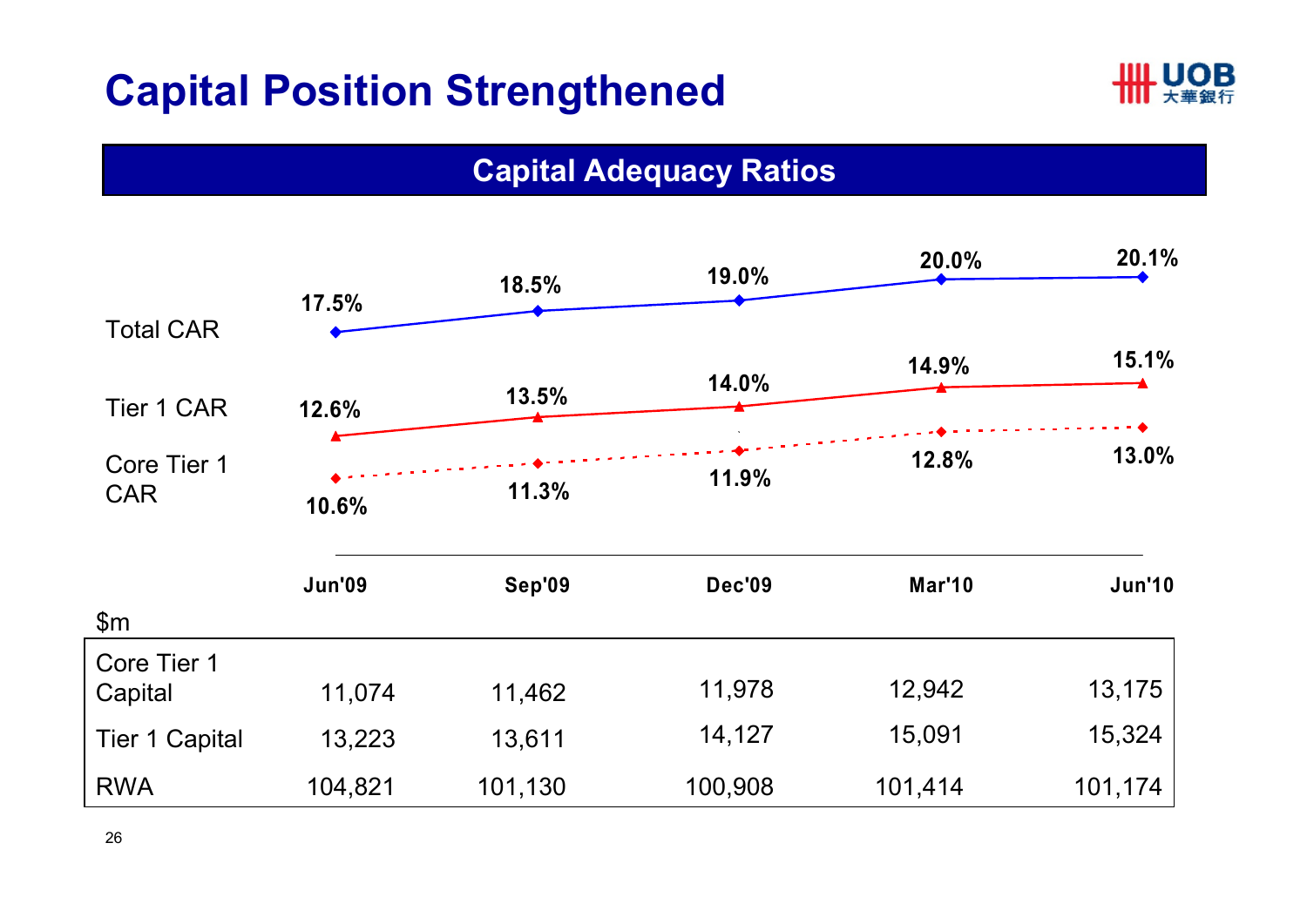### **Maintain Interim Dividend**



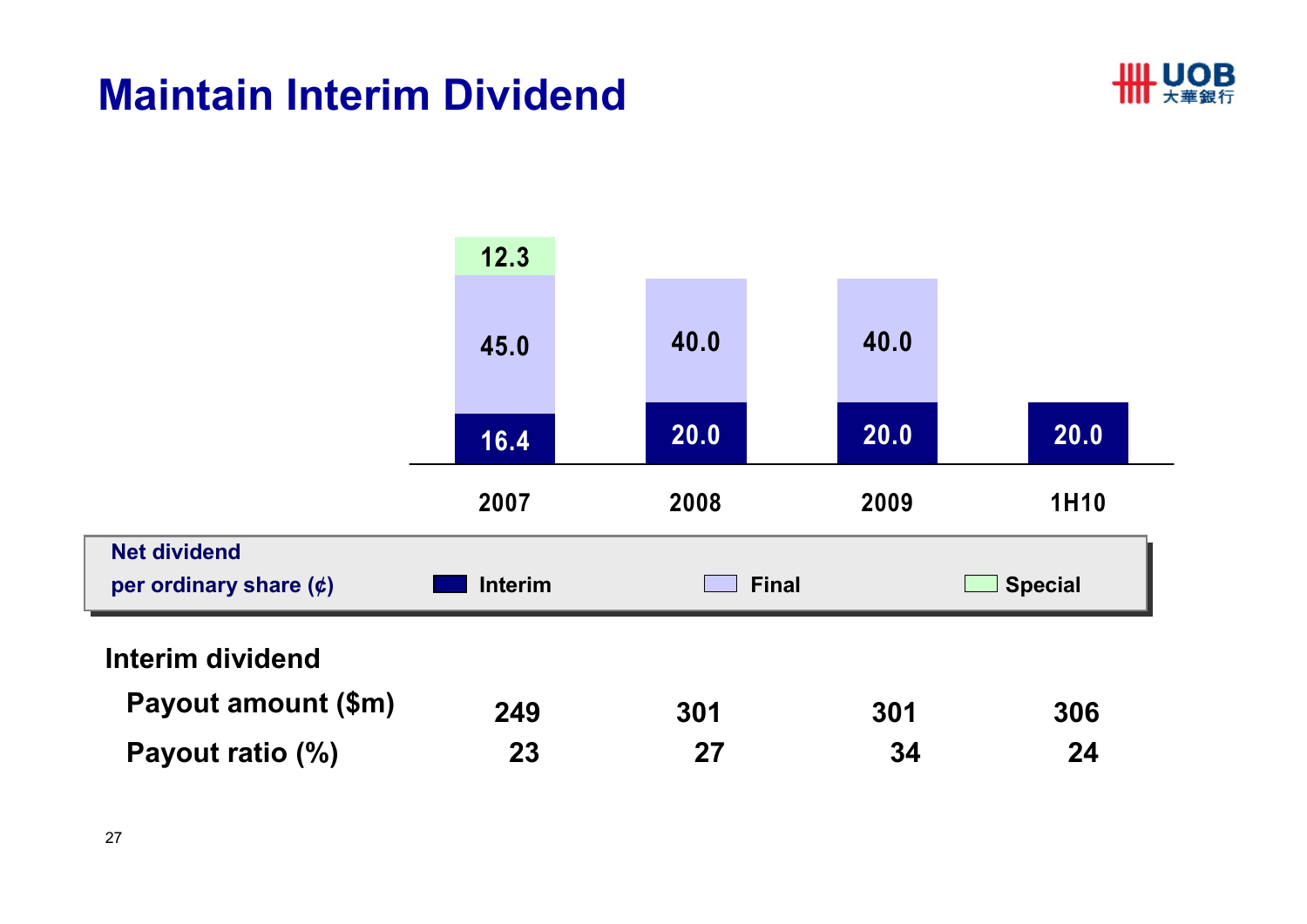### **Investment Securities**



|                            | $Jun-10$<br>\$m\$ | <b>Dec-09</b><br>\$m\$ | $+ / (-)$<br>$\sin$ |
|----------------------------|-------------------|------------------------|---------------------|
| Debt securities - bank     |                   |                        |                     |
| Tier 1                     | 1,639             | 1,933                  | (294)               |
| Tier 2                     | 864               | 1,098                  | (234)               |
| Senior/Other               | 3,547             | 4,253                  | (706)               |
|                            | 6,050             | 7,284                  | (1, 234)            |
| Debt securities – non bank | 6,454             | 6,330                  | 124                 |
|                            | 12,504            | 13,614                 | (1, 110)            |
| <b>Equity securities</b>   | 2,838             | 2,563                  | 275                 |
| Total                      | 15,342            | 16,177                 | (835)               |

|                                       |             | <b>Jun-10</b>       |              | <b>Dec-09</b> |              |              | $+ / (-)$      |              |              |
|---------------------------------------|-------------|---------------------|--------------|---------------|--------------|--------------|----------------|--------------|--------------|
| Debt securities by<br>country of risk | <b>Bank</b> | Non-<br><b>bank</b> | <b>Total</b> | <b>Bank</b>   | Non-<br>bank | <b>Total</b> | <b>Bank</b>    | Non-<br>bank | <b>Total</b> |
|                                       | \$m\$       | \$m\$               | \$m\$        | \$m\$         | \$m\$        | \$m\$        | $\mathbf{\$m}$ | \$m\$        | \$m\$        |
| Singapore                             | 328         | 1,426               | 1,754        | 332           | 1,427        | 1,759        | (4)            | (1)          | (5)          |
| <b>Other Asia Pacific</b>             | 2,186       | 3,004               | 5,190        | 2,997         | 2,600        | 5,597        | (811)          | 404          | (407)        |
| Europe                                | 2,111       | 654                 | 2,764        | 2,338         | 724          | 3,062        | (227)          | (70)         | (298)        |
| <b>United States</b>                  | 1,395       | 1,158               | 2,553        | 1,550         | 1,280        | 2,830        | (155)          | (122)        | (277)        |
| Other                                 | 31          | 212                 | 243          | 67            | 299          | 366          | (36)           | (87)         | (123)        |
| <b>Total</b>                          | 6,050       | 6,454               | 12,504       | 7,284         | 6,330        | 13,614       | (1, 234)       | 124          | (1, 110)     |